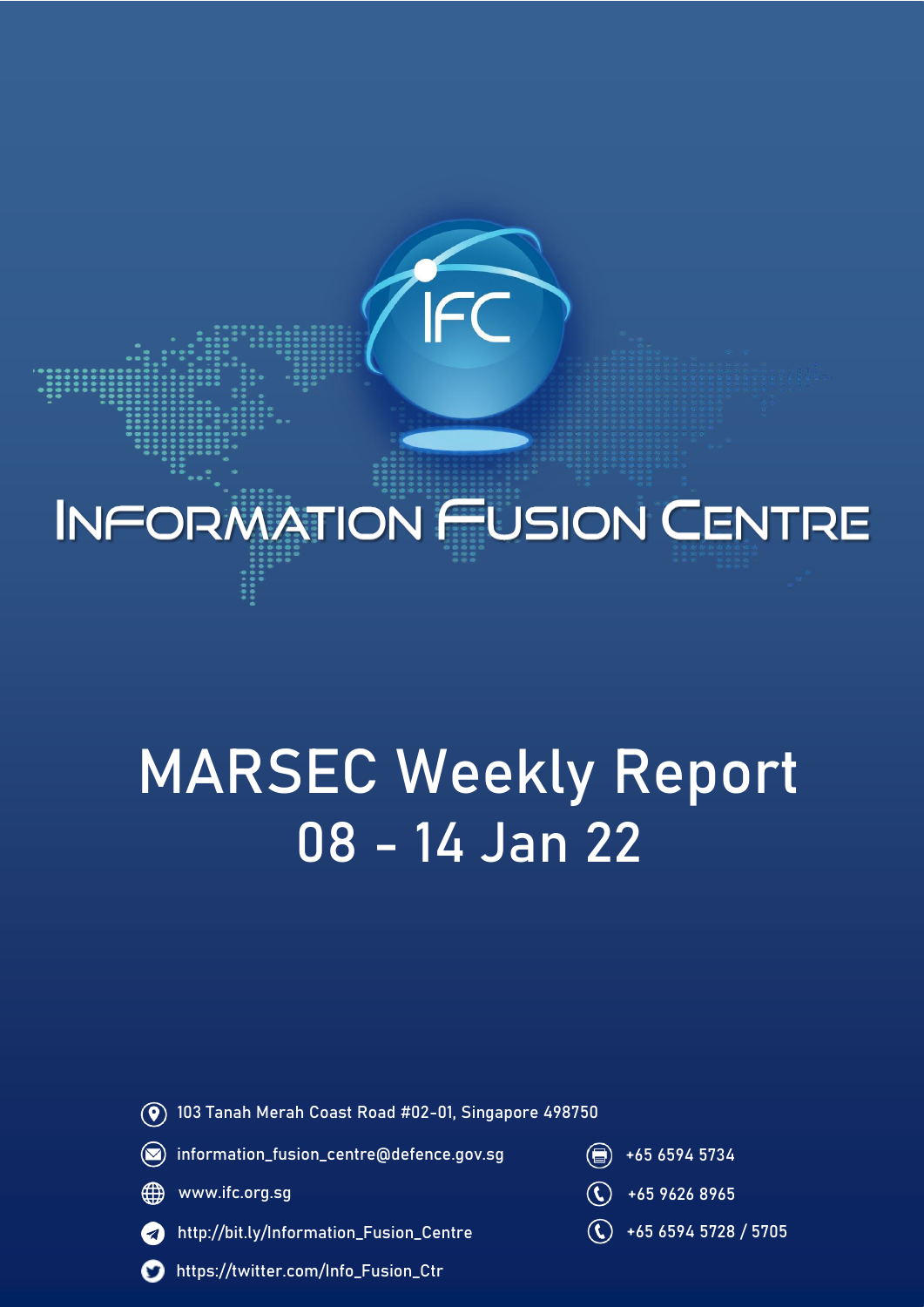# OVERVIEW OF INCIDENTS IN THE IFC AREA OF INTEREST (AOI)



For the period of 08 - 14 Jan 22, the number of incidents reported by the IFC within the AOI are as follows:

| Category                                               | Number of<br>Incidents | Page<br>Reference |
|--------------------------------------------------------|------------------------|-------------------|
| <b>Theft, Robbery and Piracy at Sea (TRAPS)</b>        | 5                      | $2 - 5$           |
| <b>Maritime Terrorism (MT)</b>                         | $\mathbf 0$            | 6                 |
| <b>Maritime Incidents (MI)</b>                         | 31                     | $7 - 15$          |
| <b>Illegal/ Unregulated/ Unreported Fishing (IUUF)</b> | $6\phantom{1}6$        | 16-17             |
| <b>Contraband Smuggling (CS)</b>                       | 5                      | $18 - 19$         |
| <b>Irregular Human Migration (IHM)</b>                 | 3                      | 20                |
| <b>Environmental Security (ENVSEC)</b>                 | 1                      | 21                |
| <b>Cyber Security (CYBSEC)</b>                         | $\bf{0}$               | 22                |
| <b>Others</b>                                          | $\bf{0}$               | 23                |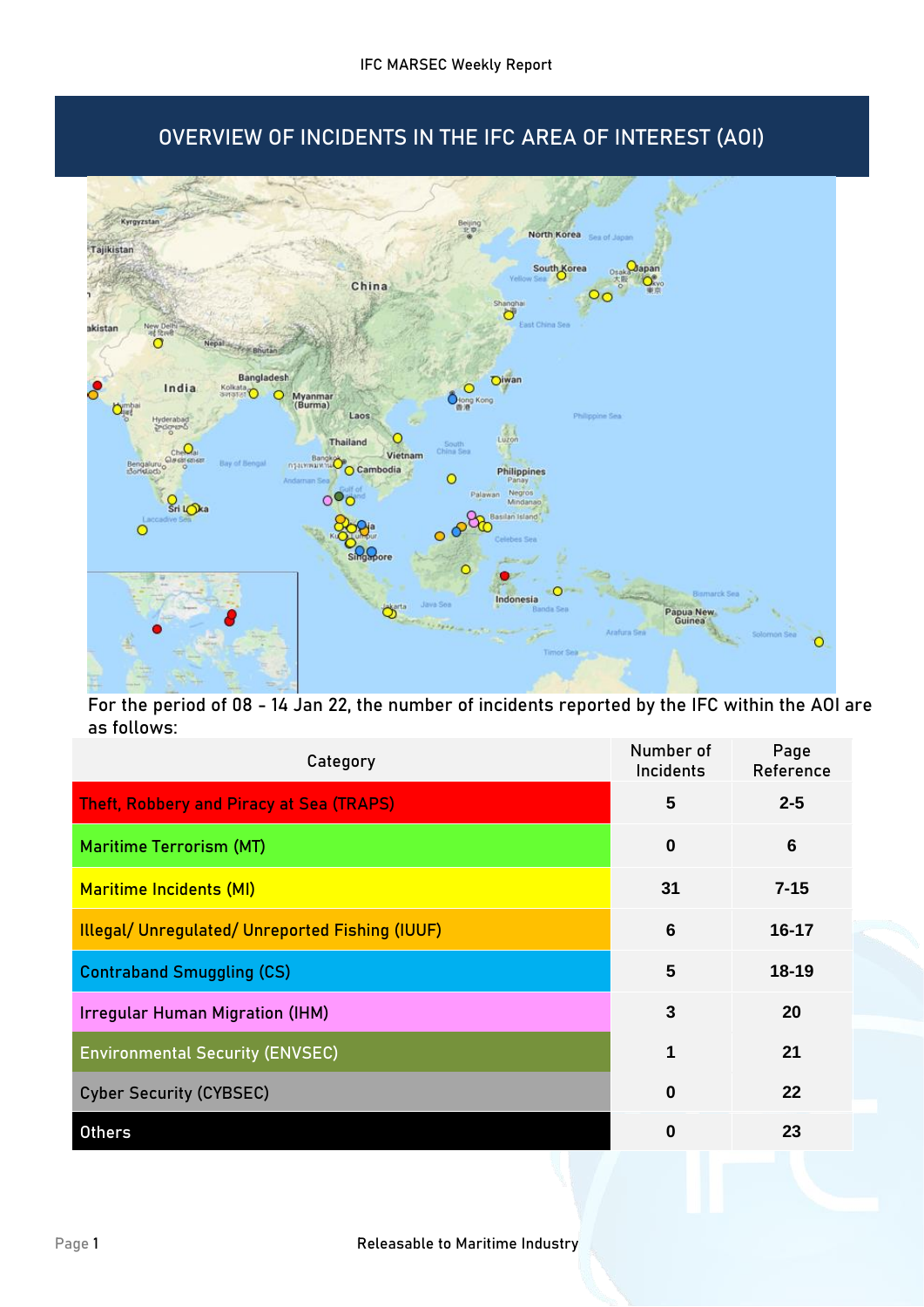## **SECTION A: THEFT, ROBBERY AND PIRACY AT SEA (TRAPS)**

**03 Jan - Boarding/ Sea Theft/ No Injury/ MID EAGLE/ Chemical/Products Tanker / Cayman Island-Flagged / Anchored / Kandla Anchorage, India / DB120122**

1. On 03 Jan 22, 22:45 (UTC+8), a sea theft incident was reported onboard a Cayman Island flagged tanker MID EAGLE at Kandla Anchorage, India. Reportedly, the duty crew member noticed that three perpetrators who boarded the vessel whilst at the anchorage.

- 2. Vessel Details:
- a. Name: MID EAGLE
- b. Callsign: ZGDV5
- c. IMO: 9330795
- d. MMSI: 319062200
- e. Flag: Cayman Islands
- f. Type: Chemical/Products Tanker
- g. Ship Owner: Midgard International II Ltd
- h. Ship Operator/Manager: Hansa Tankers AS
- i. NPOC: Port Rashid, Dubai, UAE

3. The alarm was raised, and a search was conducted onboard. It was reported that the perpetrators escaped with a total of 40 items (C-Pieces-02, Manifold Flanges-14, Elbows for VRL-16, Elbows for Common line Connections-6 and Cargo Reducer-2). No injuries were reported in the incident. The incident was reported to the local port authorities.

#### **News Link(s)/ Info Source:**

https://www.recaap.org/resources/ck/files/Number%20of%20Incidents/2022/List%20of%2 0Incidents%20for%202022%20(caa%2011%20Jan%2022).pdf

**10 Jan - Attempted Boarding/ Sea Theft / No Injury/ MS CARLA/ Tanker / Malaysia-Flagged / Underway / Traffic Crossing Area, Singapore Strait / DB110122**

1. POCC informed that a Malaysia-flagged tanker, MS CARLA, reported a sampan with five perpetrators attempted to board the vessel, while transiting in Traffic Crossing Area, Singapore Strait (01°13'46.2"N 103°32'09.8"E) on 10 Jan 22 at 2200 (UTC + 8).

#### 2. Vessel Details:

- a. Name: MS CARLA
- b. Callsign: 9M2053
- c. IMO: Infogap
- d. MMSI: 533131072
- e. Flag: Malaysia
- f. Type: Tanker
- g. Ship Owner: Infogap
- h. Ship Operator/Manager: Infogap
- i. LPOC: Port Klang, Malaysia
- j. NPOC: Singapore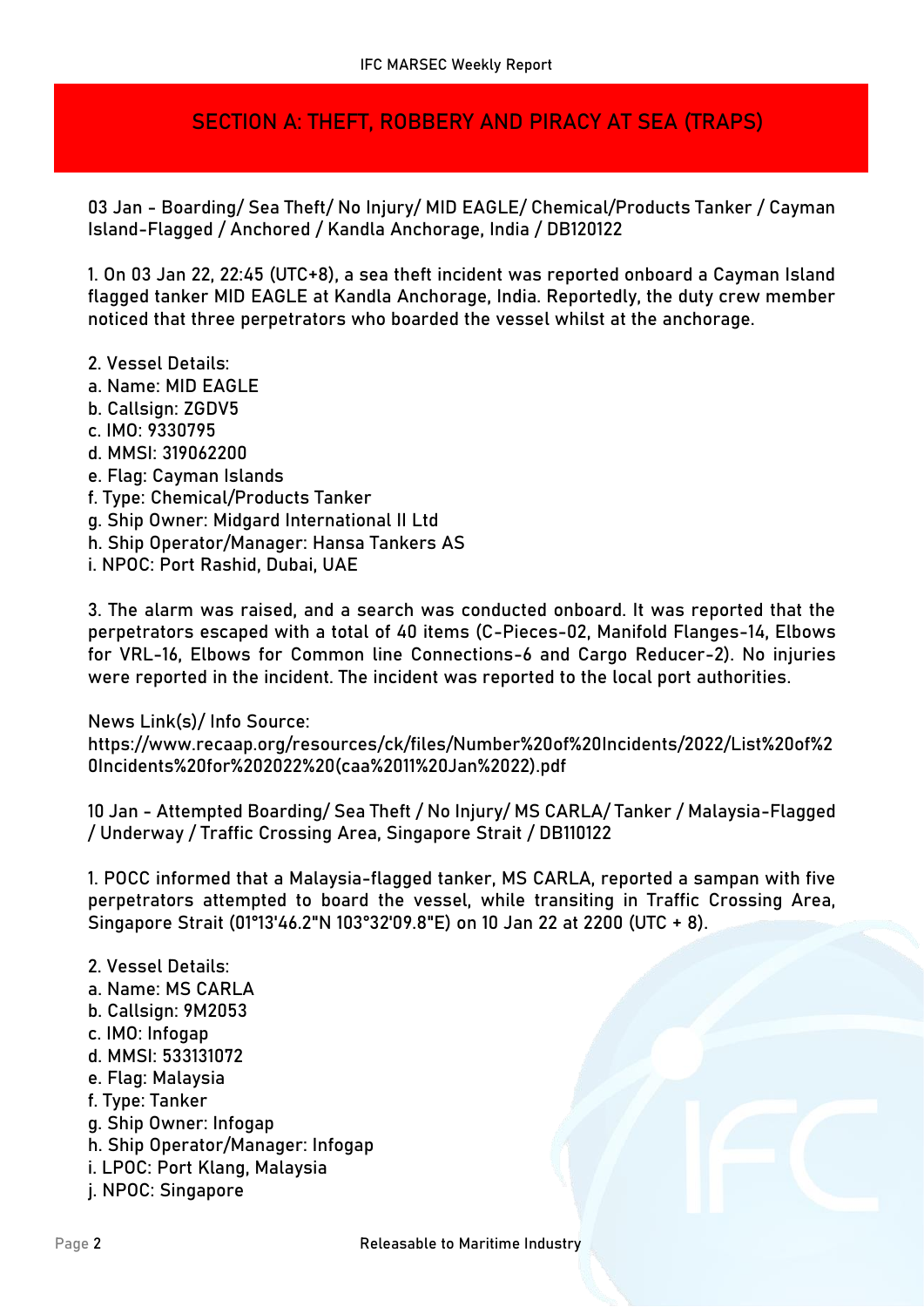3. Ship master reported that the perpetrators hooked up a ladder on the ship side and her crew sounded the alarm upon sighting it. The perpetrators retrieved the ladder and slipped off immediately. The vessel does not require any assistance and will proceed to Pilot Western Boarding Ground in Singapore.

**News Link(s)/ Info Source:** POCC - MPA

**06 Jan - Hijacked/ Sea Robbery / No Injury/ GRAHA DUA SATU/ Oil Tanker / Indonesia-Flagged / Anchored / Off Morosi waters, Southeast Sulawesi, Indonesia / DB110122**

1. On 6 Jan, GRAHA DUA SATU, deployed mainly in bunkering the ships anchored in Morosi waters, Southeast Sulawesi, Indonesia (~3°42'56.3"S 122°38'01.5"E), was boarded at night Jan 6. By Six masked pirates, armed with machetes, while the speed boat with outboard engine, which delivered them, with Two more pirates in it, circled around. Tanker at the time of hijack was anchored. Eight crew were herded into mess room and tied up. Later pirates forced the crew to take tanker to a specified position and after that, they've been locked in mess room again. Meanwhile, another ship or vehicle berthed alongside tanker, and understood part or all of cargo of diesel fuel was siphoned. Pirates left tanker in the morning Jan 7, robbing crew and ship of valuables (mainly electronics) and cash. Tanker sailed back to Morosi waters and anchored at around 0700 (UTC +7), reporting the piracy accident to the authorities. Investigation launched.

- 2. Vessel Details:
- a. Name: GRAHA DUA SATU
- b. Callsign: Info Gap
- c. IMO: 8654041
- d. MMSI: Info Gap
- e. Flag: Indonesia
- f. Type: Product Tanker
- g. Ship Owner: Ekalima Graha & Co PT
- h. Ship Operator/Manager: Karbindo Alam Mulia
- i. NPOC: info Gap

3. It was reported Crew safe and no Injury. Part or all of cargo of diesel fuel was siphoned. The crew and ship of valuables (mainly electronics) and cash were stolen

**IFC Comments:**

This open-source information has not been verified or confirmed by ship/cargo owners, ILOs, OPCENs or local authorities. RFI has been sent to ship company for evidence of boarding and more incident details.

**News Link(s)/ Info Source:** https://www.maritimebulletin.net/2022/01/10/bunker-tanker-hijacked-cargo-stolencrew-robbed-indonesia/ https://republika.co.id/berita/r5gte3396/bajak-laut-satroni-kapal-spob-graha-21-diperairan-morosi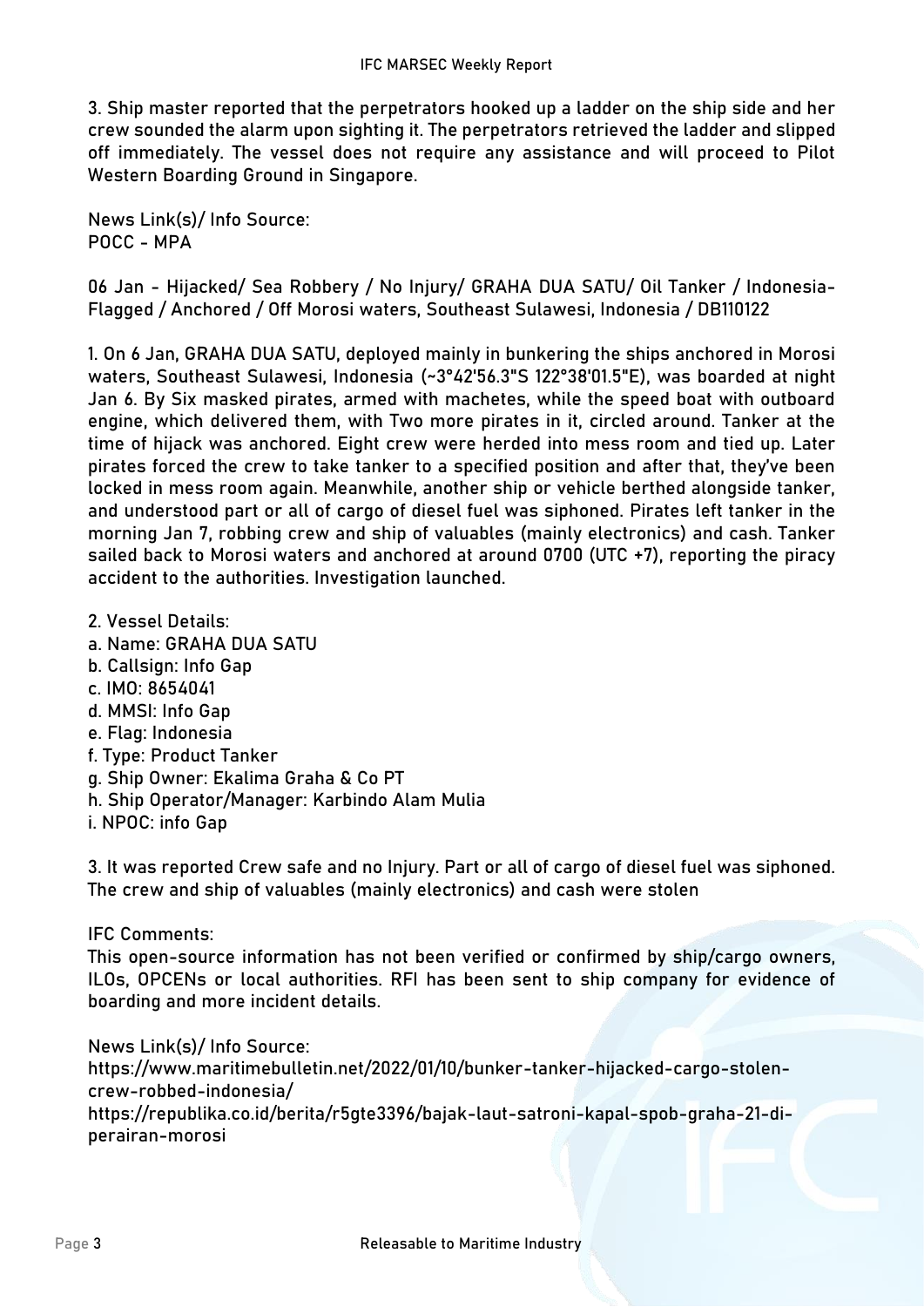**08 Jan - Boarding/ Sea Theft / No Injury/ BLUE SEA/ Crude Oil Tanker / Liberia-Flagged/ Underway / Eastbound Lane of TSS, Singapore Strait / DB 100122**

1. IFC received information from POCC that an unauthorised boarding occurred onboard a Liberia-flagged Crude Oil Tanker, BLUE SEA, while transiting along eastbound lane of TSS, Singapore Strait (1°16'31.2"N 104°16'32.4"E) on 08 Jan 22 at 0320 (UTC + 8).

2. Vessel Details: a. Name: BLUE SEA b. Callsign: A8TK8 c. IMO: 9413028 d. MMSI: 636014379 e. Flag: LIBERIA f. Type: Crude Oil Tanker g. Ship Owner: Blue Sea Navigation Co h. Ship Operator/Manager: Estoril Navigation Ltd i. NPOC: Kanokawa, Japan

3. Shipmaster reported that four perpetrators, with one armed with a knife, were sighted onboard. Perpetrators left the vessel after being sighted by the crew. No Injury was reported and nothing was stolen.

**News Link(s)/ Info Source:** POCC Company Security Officer

**08 Jan - Boarding/ Sea Robbery/ No Injury/ BOW SANTOS/ Tanker/ Norway-Flagged/ Underway/ Eastbound Lane of TSS, Singapore Strait/ DB100122**

1. POCC informed that a Norway-flagged tanker, BOW SANTOS, reported four unauthorised personnel boarded the vessel, while transiting along eastbound lane of TSS, Singapore Strait (1°16'10.8"N 104°13'57.6"E) on 08 Jan 22 at 0540 (UTC + 8).

- 2. Vessel Details:
- a. Name: BOW SANTOS
- b. Callsign: LAHJ7
- c. IMO: 9303651
- d. MMSI: 259887000
- e. Flag: NORWAY
- f. Type: Tanker
- g. Ship Owner: Odfjell Chemical Tankers AS
- h. Ship Operator/Manager: THOME SHIP MANAGEMENT PTE LTD
- i. NPOC: Taichung, Taiwan

3. All crew are safe and accounted for, and no items were reported stolen. The vessel does not require any assistance and will continue her voyage to NPOC in Taiwan.

**News Link(s)/ Info Source:** POCC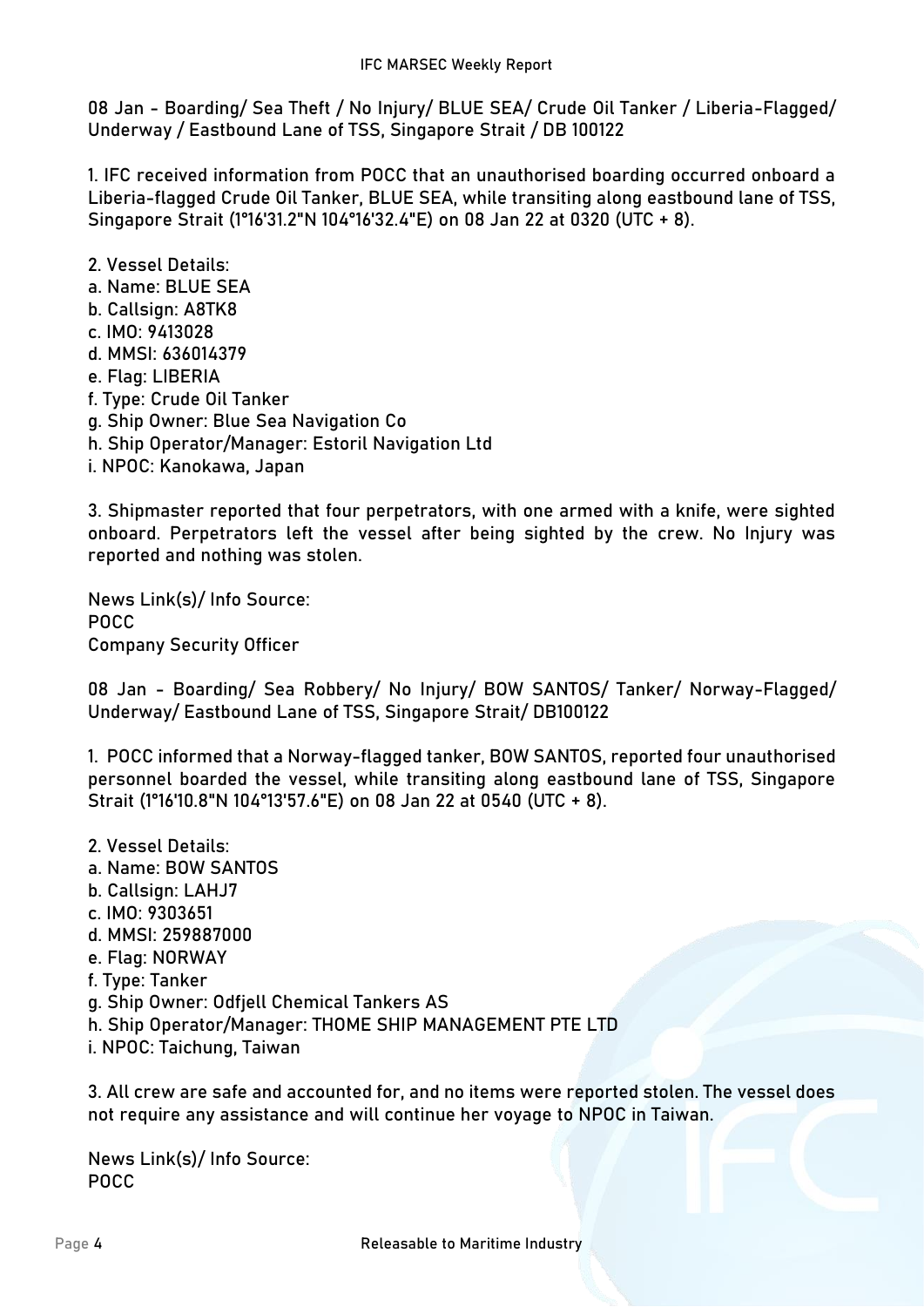Company Security Officer (CSO)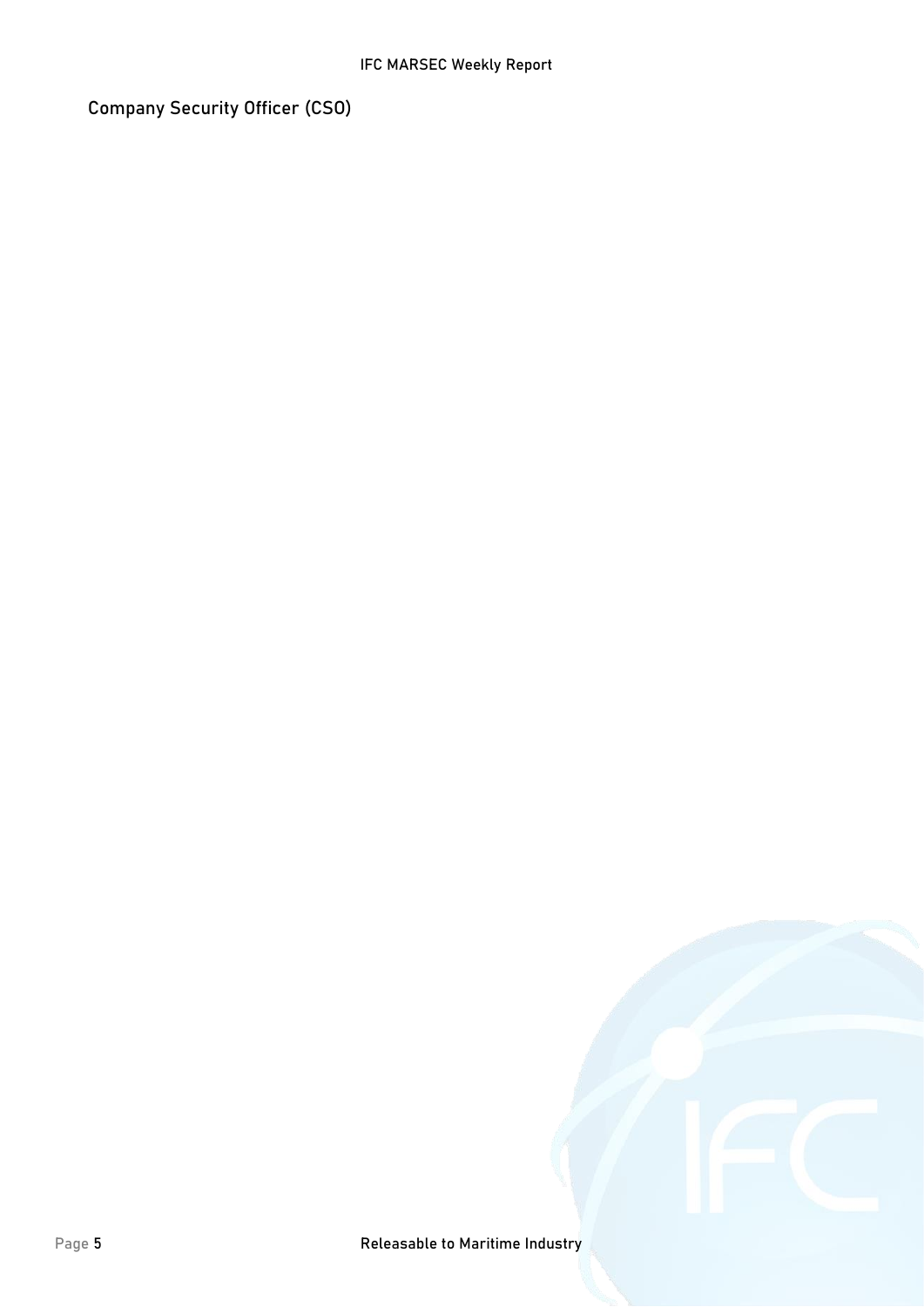# **SECTION B: MARITIME TERRORISM (MT)**

**NSTR**

Page 6 *Releasable to Maritime Industry*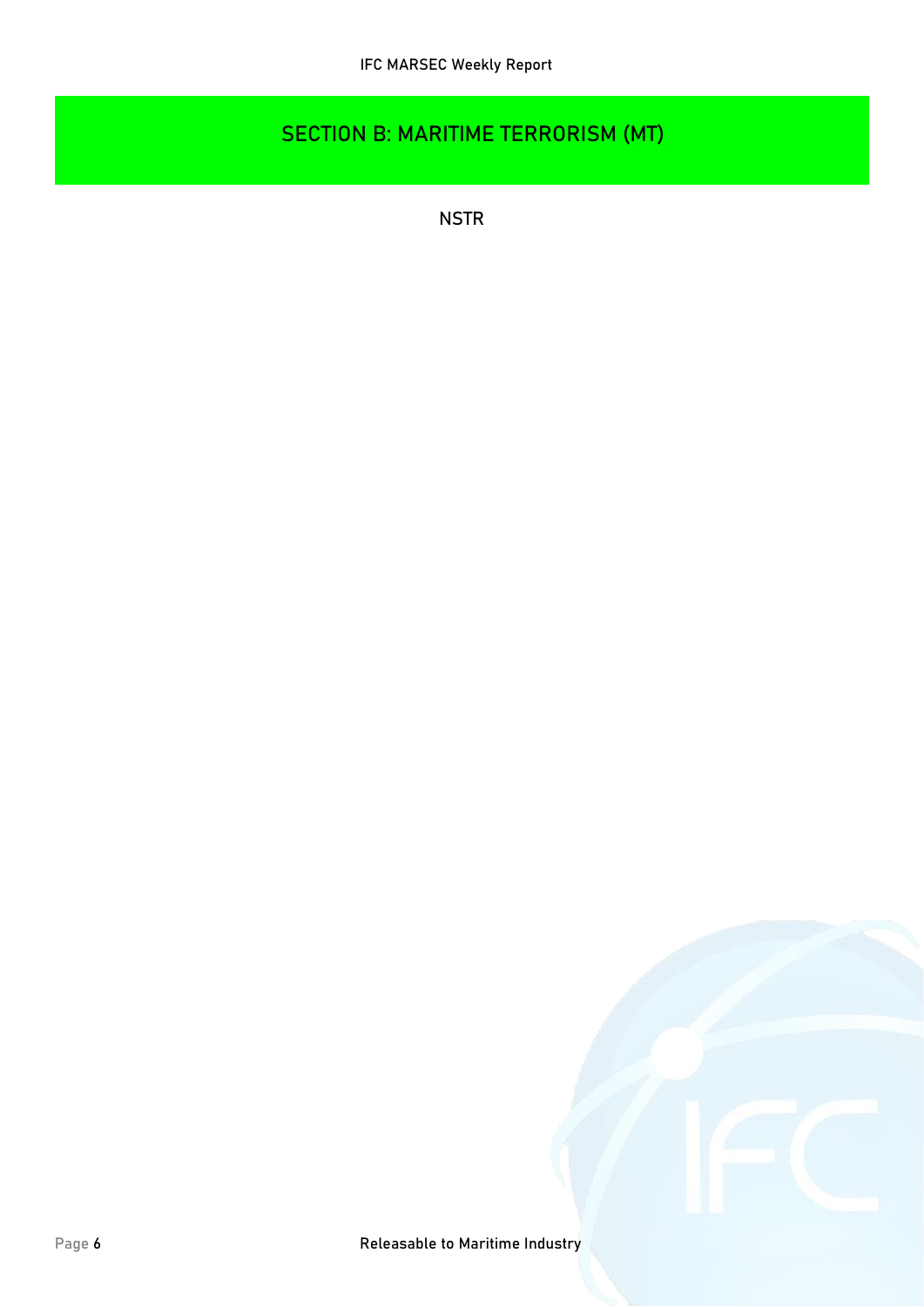## **SECTION C: MARITIME INCIDENTS (MI)**

**12 Jan – Allision/ Bad Weather/ Bulk Carrier/ Off Oita Port, Japan/ DB140122**

A bulk carrier allided with a wharf off Oita Port, Japan due to bad weather on 12 Jan.

**News Link(s)/ Info Source:** https://www.seasearcher.com/vessel/11969628/casualties#323161

**12 Jan – Collision/ Bad Weather/ General Cargo Ship Vs General Cargo Ship/ Off Kinuura, Japan/ DB140122**

A general cargo ship collided with another general cargo ship off Kinuura, Japan due to bad weather on 12 Jan.

**News Link(s)/ Info Source:** https://www.seasearcher.com/vessel/363308/casualties#323139

**12 Jan – Vessel Detained/ Unauthorised Anchoring/ Cargo Ship/ Off Kuala Selangor, Malaysia/ DB140122**

Local authorities detained a cargo ship off Kuala Selangor, Malaysia for unauthorised anchoring on 12 Jan.

**News Link(s)/ Info Source:** https://www.facebook.com/maritimmalaysia/posts/293238102829922

**10 Jan – Grounding/ Engine Failure/ Small Boat/ 15 Rescued/ SAR/ Bukit, Lawa-lawa, Sabah, Malaysia/ DB140122**

15 were rescued after their small boat ran aground at Bukit, Lawa-lawa, Sabah, Malaysia due to engine failure on 10 Jan.

**News Link(s)/ Info Source:** https://www.mindanews.com/top-stories/2022/01/15-filipinos-rescued-by-malaysianmaritime-agency-in-sabah/ https://www.pna.gov.ph/articles/1165202

**10 Jan – Vessel Detained/ Unauthorised Anchoring/ Cargo Ship/ Off Pulau Jarak, Malaysia/ DB140122**

Local authorities detained a cargo ship off Pulau Jarak, Malaysia for unauthorised anchoring on 10 Jan.

**News Link(s)/ Info Source:** https://www.facebook.com/maritimmalaysia/posts/293236636163402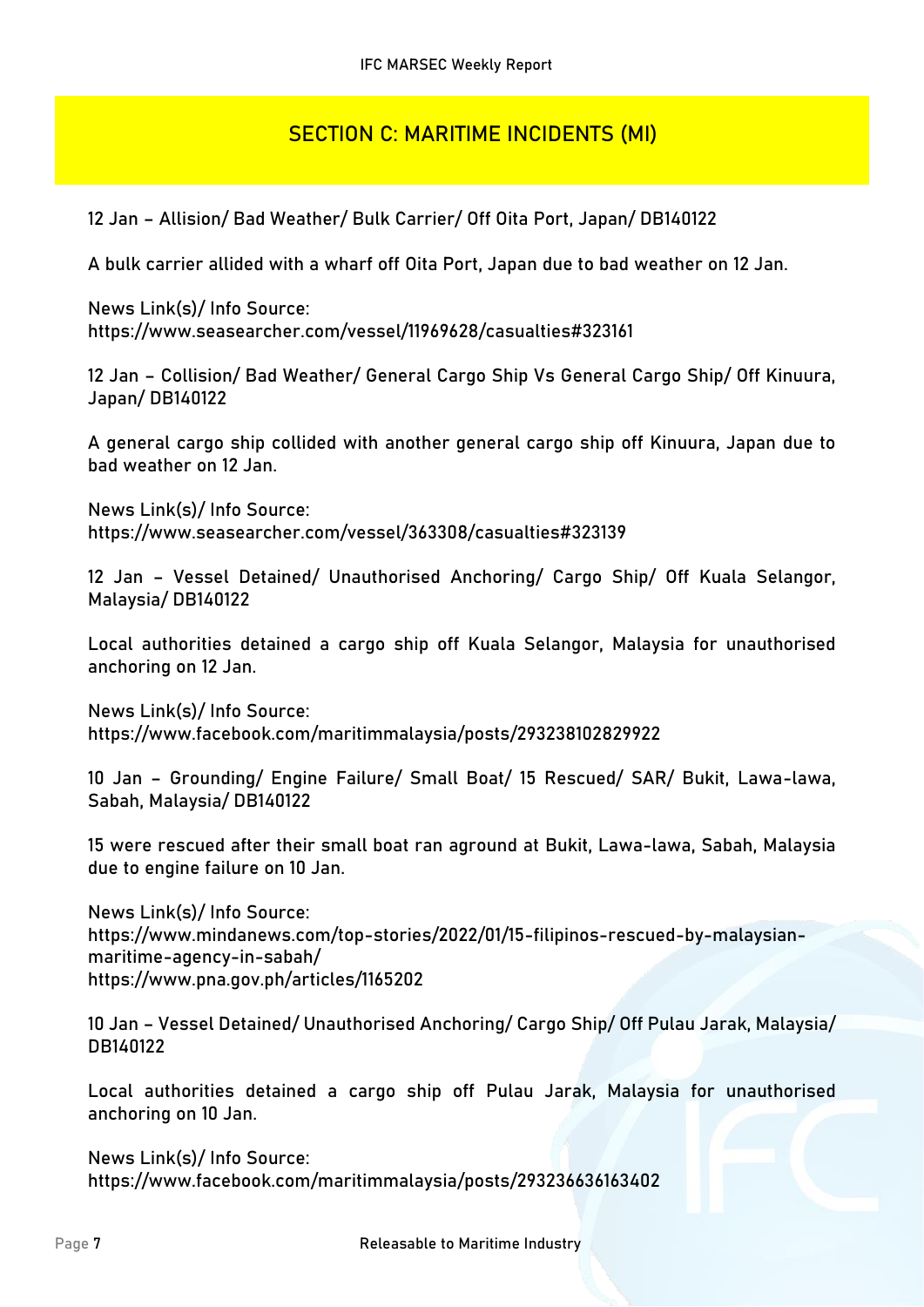**09 Jan – Sunk-Capsized/ Bad Weather/ Small Boat/ 14 Rescued/ Off Ulawa Island, Makira Ulawa, Solomon Islands/ DB140122**

14 were rescued after their small boat capsized off Ulawa Island, Makira Ulawa, Solomon Islands due to bad weather on 09 Jan.

**News Link(s)/ Info Source:** https://www.rnz.co.nz/news/pacific/459524/second-body-found-memorial-service-heldfor-victims-of-solomons-boating-tragedy

**11 Jan – Fire-Explosion/ Short Circuit/ Other Vessel/ Off Pattaya, Thailand/ DB130122**

A yacht docked in Pattaya caught fire today, sending a dark cloud of smoke billowing above buildings along the coast. The Shiraz yacht docked at the Ocean Marina Yacht Club caught fire at around 1058 (UTC+7) today.

**News Link(s)/ Info Source:** https://thethaiger.com/news/pattaya/yacht-docked-at-pattaya-pier-catches-fire https://www.fleetmon.com/maritime-news/2022/36857/two-luxury-yachtsdevastatedfire-italy-and-thaila/

**11 Jan – Adrift/ Engine Failure/ Fishing Vessel/ Three Rescued/ SAR/ Off Cua Viet, Quang Tri, Viet Nam/ DB130122**

Border guards of central Quang Tri, Viet Nam province successfully saved three fishermen in distress at sea on 11 Jan.

**News Link(s)/ Info Source:** https://en.vietnamplus.vn/quang-tri-border-guards-save-three-fishermen-indistressat-sea/220562.vnp

**11 Jan – Sunk-Capsized/ Bad Weather/ Small Boat/ One Dead, 16 Rescued/ Off Pela Village, Buru Regency, Indonesia/ DB130122**

On 11 Jan at around 1300 (UTC+8), a longboat carrying 15 passengers and two crew overturned after getting hit by big waves off Pela Village, Buru Regency, Indonesia. Of the 17 passengers, one died as she could not swim.

**News Link(s)/ Info Source:** https://siwalimanews.com/longboat-terbalik-satu-penumpang-meninggal/

**11 Jan – Fire-Explosion/ Engine Failure/ Small Boat/ Two Missing/ SAR/ Semporna, Sabah, Malaysia/ DB130122**

KOTA KINABALU: Two men are feared injured or drowned after the engine of the pump boat they were in malfunctioned and exploded in Semporna district, Tuesday (11 Jan).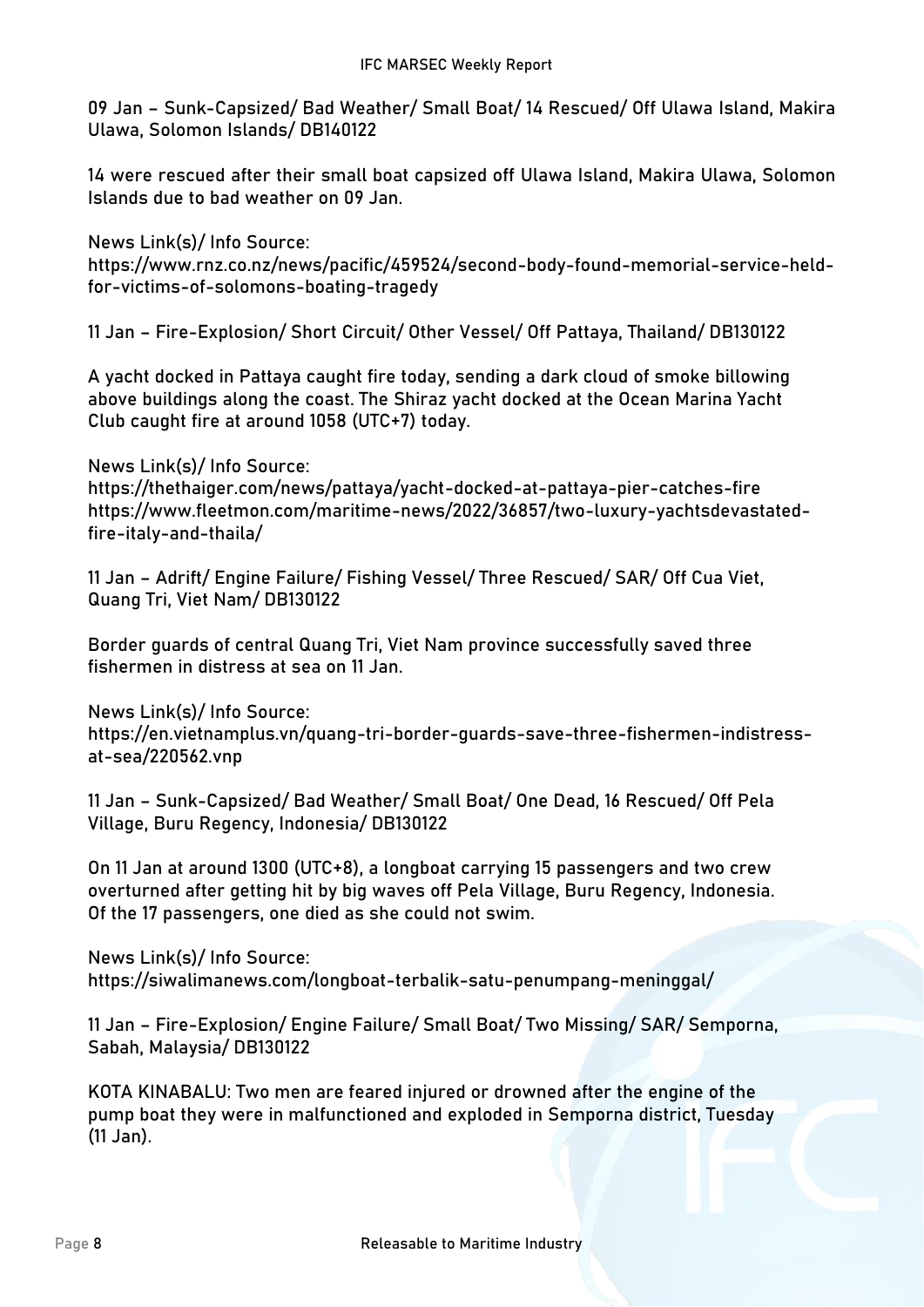**News Link(s)/ Info Source:**

https://www.thestar.com.my/news/nation/2022/01/12/two-men-missing-fearedinjuredafter-boat-engine-blows-up

**11 Jan – Collision/ Strong Wind/ Tug vs Vessel/ Obama Port, Fukui Prefecture, Japan/ DB130122**

When the vessel was trying to berth at Obama Port, Fukui Prefecture, Japan, it was affected by strong wind and came in contact with a tugboat that was assisting with the steering, at around 1700 hrs, 11 Jan.

**News Link(s)/ Info Source:**

https://www.seasearcher.com/vessel/13459622/casualties#323106

**10 Jan – Adrift/ Bad Weather/ Fishing Vessel/ Four Rescued/ SAR/ Gulf of Mannar, Off Muyal Theevu Island, Thoothukudi, India/ DB130122**

In a swift operation, the Indian Coast Guard (ICG) on Monday 10 Jan, rescued four fishermen from a stranded fishing boat near Muyal Theevu Island in the Gulf of Mannar.

**News Link(s)/ Info Source:** https://www.republicworld.com/india-news/general-news/icg-rescues-4 fishermen-from-boat-stranded-in-gulf-of-mannar-due-to-inclementweatherarticleshow.html https://twitter.com/Def\_PRO\_Chennai/status/1480580558874808321?cxt=HBwWgsCo kZCLiowpAAAA&cn=ZmxleGlibGVfcmVjcw==&refsrc=email

**09 Jan – Sunk-Capsized/ Cause Unknown/ Civilian Landing Craft Tank/ Off Kutai, Kalimantan Indonesia, Indonesia/ DB130122**

A Rimba Raya IX (civilian) Landing Craft Tank (LCT) ship overturned in off Kutai, Kalimantan Indonesia, Indonesia on Sunday 9 Jan. This incident occurred while the ship was being docked.

**News Link(s)/ Info Source:**

https://korankaltim.com/read/headline/49665/hilang-keseimbangan-kapal-lctterbaliksaat-sandar-di-pelabuhan-desa-pelawan-sangkulirang-lima-unit-trukpengangkutsawit-ikut-tenggelam Indonesian MCC

**11 Jan – Others/ Plane Crash/ One Missing/ SAR/ Off Chiayi, Taiwan/ DB120122**

Local authorities conducted a SAR after an F-16 jet lost connection with Chiayi Air Force Base and crashed into the sea off Chiayi, Taiwan on 11 Jan.

**News Link(s)/ Info Source:**

https://tw.appledaily.com/politics/20220111/LGYJUFJGIBG4NCUF5R4L4XEPBA/ https://udn.com/news/story/10930/6025740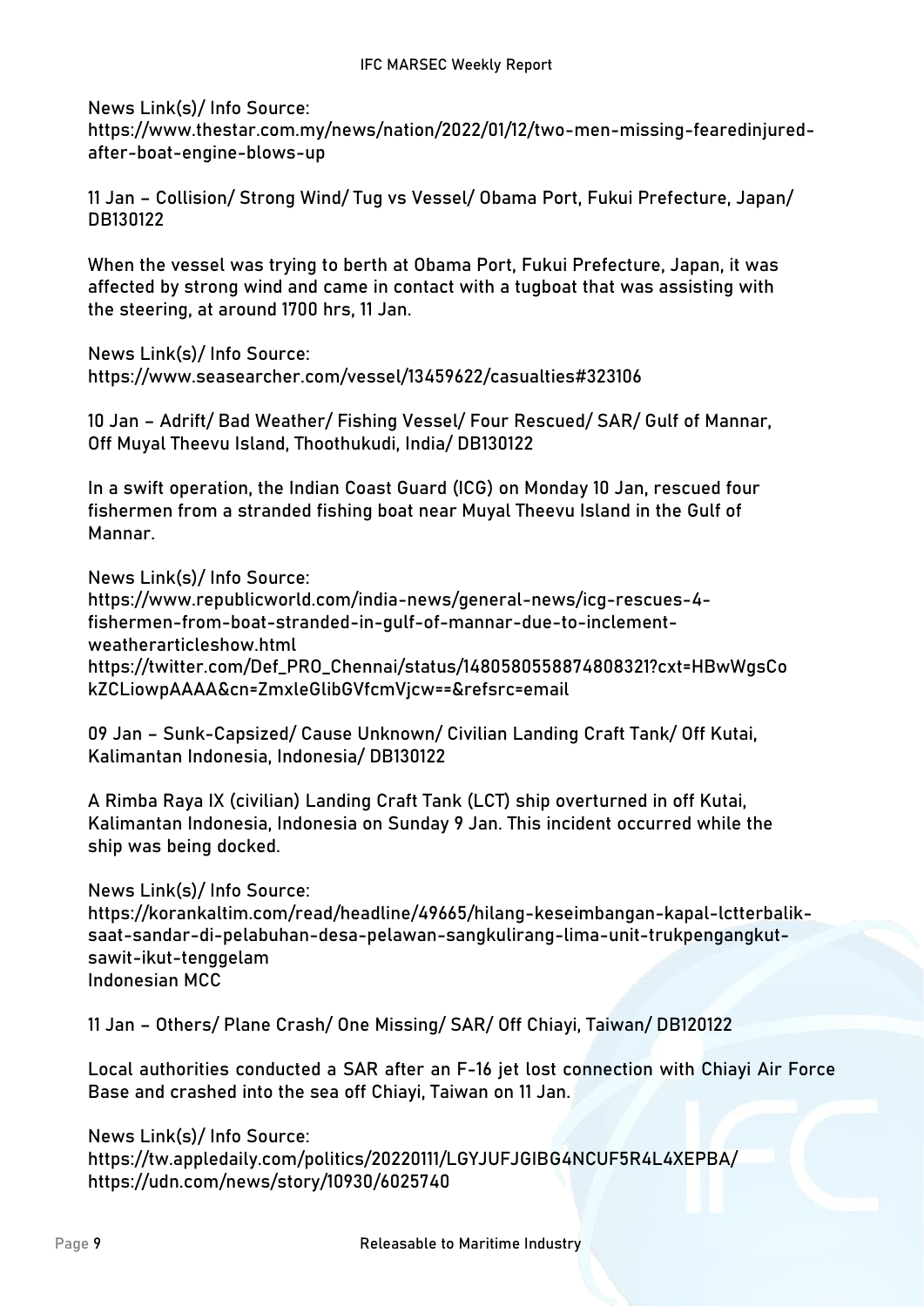**09 Jan – Grounding/ Cause Unknown/ Fishing Vessel/ Eight Rescued/ SAR/ Off Spratly Islands/ DB120122**

On 09 Jan, local authorities conducted a SAR and rescued eight crew members after a fishing vessel ran aground in the Truong Sa (Spratly) waters.

**News Link(s)/ Info Source:** https://en.vietnamplus.vn/grounded-vessel-successfully-rescued-in-truong-sawaters/220502.vnp

**08 Jan – Sunk-Capsized/ Cause Unknown/ Small Boat/ 15 Rescued/ SAR/ Off Kinabatangan, Sandakan, Malaysia/ DB120122**

On 08 Jan, local authorities conducted a SAR and rescued 15 Philippine nationals after a small boat drifted in Malaysian waters and almost capsized off Kinabatangan, Malaysia.

**News Link(s)/ Info Source:** https://www.malaymail.com/news/malaysia/2022/01/10/in-sabah-sandakan-mmearescue-philippine-teachers-after-their-ship-drifts-i/2034210 https://www.bernama.com/en/crime\_courts/news.php?id=2042110

**09 Jan – Vessel Detained/ Unauthorised Anchoring/ Tug and Barge/ Off Penaga, Penang, Malaysia/ DB110122**

Local authorities detained a tug and barge for unauthorized anchoring off Penaga, Penang, Malaysia on 09 Jan.

**News Link(s)/ Info Source:** https://www.facebook.com/maritimmalaysia/posts/291784086308657

**08 Jan – MOB/ Cause Unknown/ Fishing Vessel/ One Rescued/ SAR/ Off Tangalle, Sri Lanka/ DB110122**

One was rescued after falling overboard from a fishing vessel off Tangalle, Sri Lanka on 08 Jan.

**News Link(s)/ Info Source:** https://news.navy.lk/oparation-news/2022/01/09/202201091915/

**08 Jan – Grounding/ Bad Weather/ General Cargo Ship/ Sunda Kelapa Harbor, North Jakarta, Indonesia/ DB110122**

A general cargo ship ran aground at Sunda Kelapa Harbor, North Jakarta, Indonesia due to bad weather on 08 Jan.

**News Link(s)/ Info Source:** https://www.fleetmon.com/maritime-news/2022/36825/general-cargo-ship-stuck-dambreached-sinking-jaka/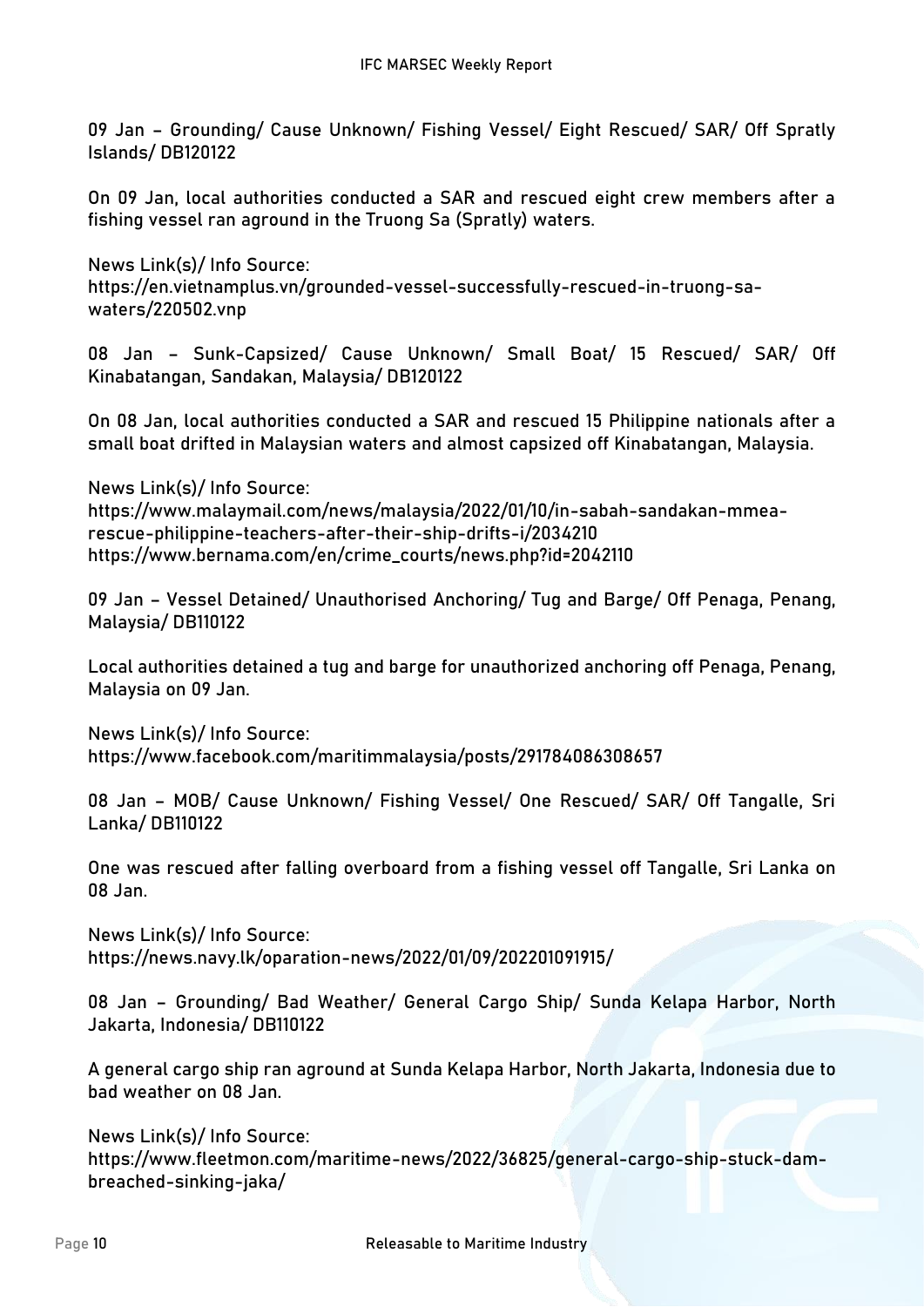https://www.maritimebulletin.net/2022/01/09/general-cargo-ship-stuck-on-dambreached-sinking-jakarta/

**06 Jan – Grounding/ Bad Weather/ Product Tanker/ Kamafuli River, Chittagong, Bangladesh/ DB110122**

A product tanker ran aground at Kamafuli River, Chittagong, Bangladesh due to bad weather on 06 Jan.

**News Link(s)/ Info Source:** http://www.maritimebulletin.net/2022/01/06/tanker-in-load-ran-aground-chittagong/

**05 Jan - Grounding/ Cause Unknown/ Barge/ Off Kaafu Atoll, Maldives/ DB110122**

A barge ran aground off Kaafu Atoll, Maldives on 05 Jan.

**News Link(s)/ Info Source:** https://edition.mv/maldiveschina/23687

**04 Jan – Fire-Explosion/ Cause Unknown/ Cargo Vessel/ Four Rescued/ SAR/ Nansha, Guangzhou, China/ DB110122**

Four were rescued from a cargo ship that caught fire at Nansha, Guangzhou, China on 04 Jan.

**News Link(s)/ Info Source:** https://weibo.com/ttarticle/p/show?id=2309404723831393878694

**09 Jan – Adrift/ Engine Failure/ Small Boat/ 20 Rescued/ SAR/ Off Kolkata, India/ DB100122**

Local authorities conducted SAR after a small boat experienced engine failure off Kolkata, India on 09 Jan.

**News Link(s)/ Info Source:** https://twitter.com/prodefkolkata/status/1480089968773005312?s=24

**08 Jan – Sunk-Capsized (Collision)/ Cause Unknown/ Fishing Vessel vs Fishing Vessel/ One Dead, Four Rescued/ SAR/ Off Jang Island, Jindo, South Jeolla Province, ROK/ DB100122**

Local authorities conducted SAR after two fishing vessels collided. Four were rescued, one crew member died. The incident occurred off Jang Island, Jindo, South Jeolla Province, ROK on 08 Jan.

**News Link(s)/ Info Source:** https://en.yna.co.kr/view/AEN20220108002600315 https://www.mbn.co.kr/news/society/4676787

Page 11Releasable to Maritime Industry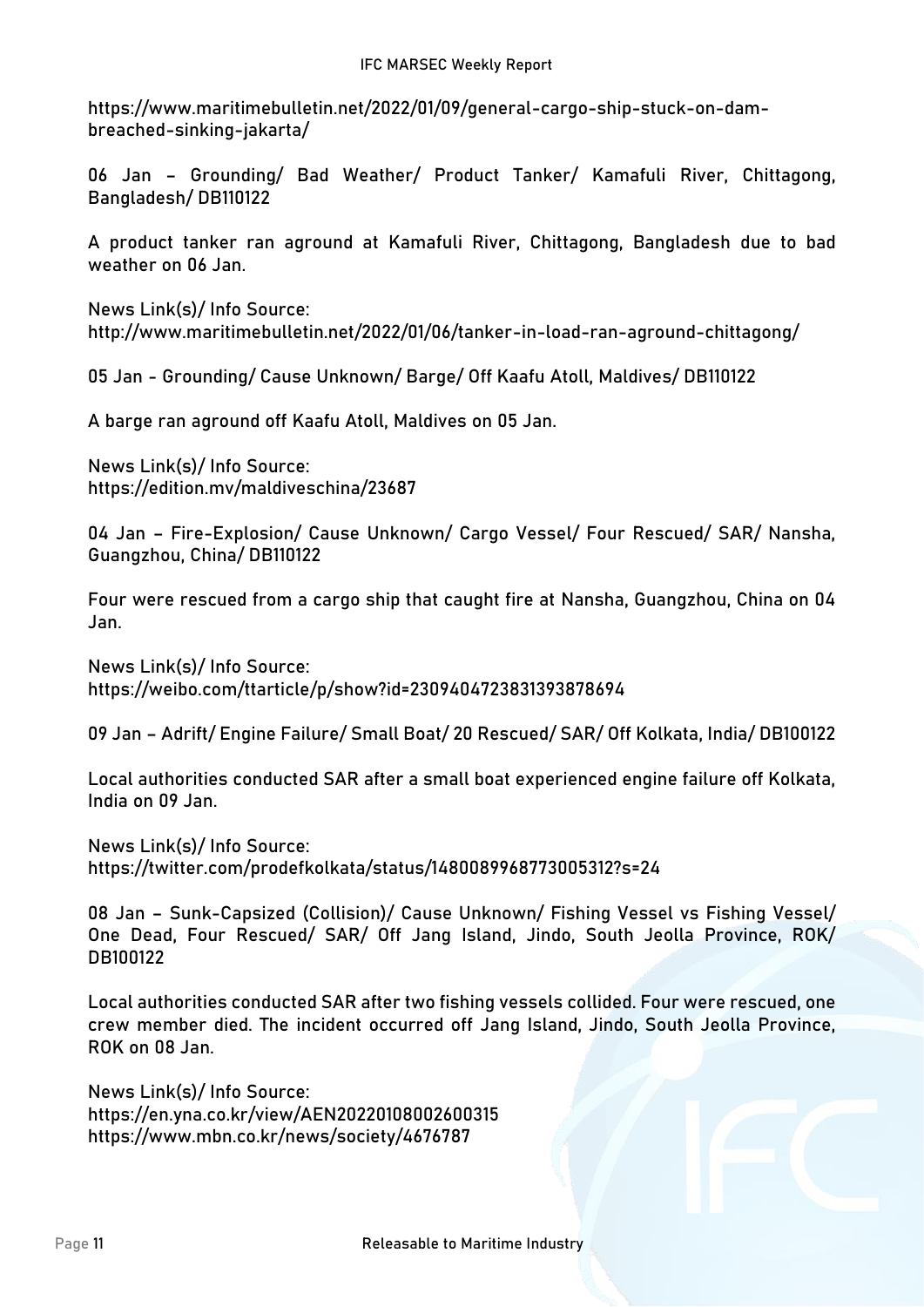**08 Jan – Others/ Anchor Chains Entanglement/ Bulk Carrier vs Unknown Vessel/ Yangtze Estuary, Hubei, China/ DB100122**

A Bulk carrier's anchor chain got entangled with the chain of another ship, on 08 Jan, in Yangtze estuary between Chongming island and Taicang, in the Shanghai area. Floating crane and tugs responded, trying to disengage the chains and free the ships.

**News Link(s)/ Info Source:** https://www.maritimebulletin.net/2022/01/09/accident-caused-by-mass-pilotsquarantines-shanghai/

**08 Jan – Sunk-Capsized/ Bad Weather/ Fishing Vessel/ Five Rescued/ SAR/ Off Galle Harbour, Sri Lanka/ DB100122**

Local authorities rescued five fishermen after a fishing vessel capsized due to bad weather on 08 Jan, off Galle Harbour, Sri Lanka.

**News Link(s)/ Info Source:** https://news.navy.lk/oparation-news/2022/01/08/202201082115/

**07 Jan – Others/ Cause Unknown/ Small Boat/ Off Ferozepur, Punjab, India/ DB100122**

Local authorities seized an abandoned boat near the border outpost in Ferozepur district of Punjab. Ferozepur is a sensitive district because of its proximity to the international border with Pakistan.

**News Link(s)/ Info Source:** https://hindustantimes.com/cities/delhi-news/bsf-seizes-pakistani-boat-nearferozepur-in-punjab-101641671039662.html

**07 Jan – Adrift/ Engine Failure/ Tanker/ Off Sea of Japan/ DB100122**

A tanker was disabled after experiencing engine failure and went adrift in the Sea of Japan at around 0600 (UTC+12) on 7 Jan, while en route to South Korea. As of 1230 (UTC+12), the ship was still adrift.

**News Link(s)/ Info Source:** http://www.maritimebulletin.net/2022/01/07/russian-tanker-disabled-adrift-in-japansea/

**07 Jan – Adrift/ Abandoned Ship/ Cargo Ship/ Gulf of Siam, Off Koh Samui Island, Thailand/ DB100122**

Local authorities responded after being informed about a ghost ship 70 nm southeast of Koh Samui Island, Gulf of Sia, on 07 Jan. There are plans for salvage crew to pump out water and ballast the ship, before towing her to shelter.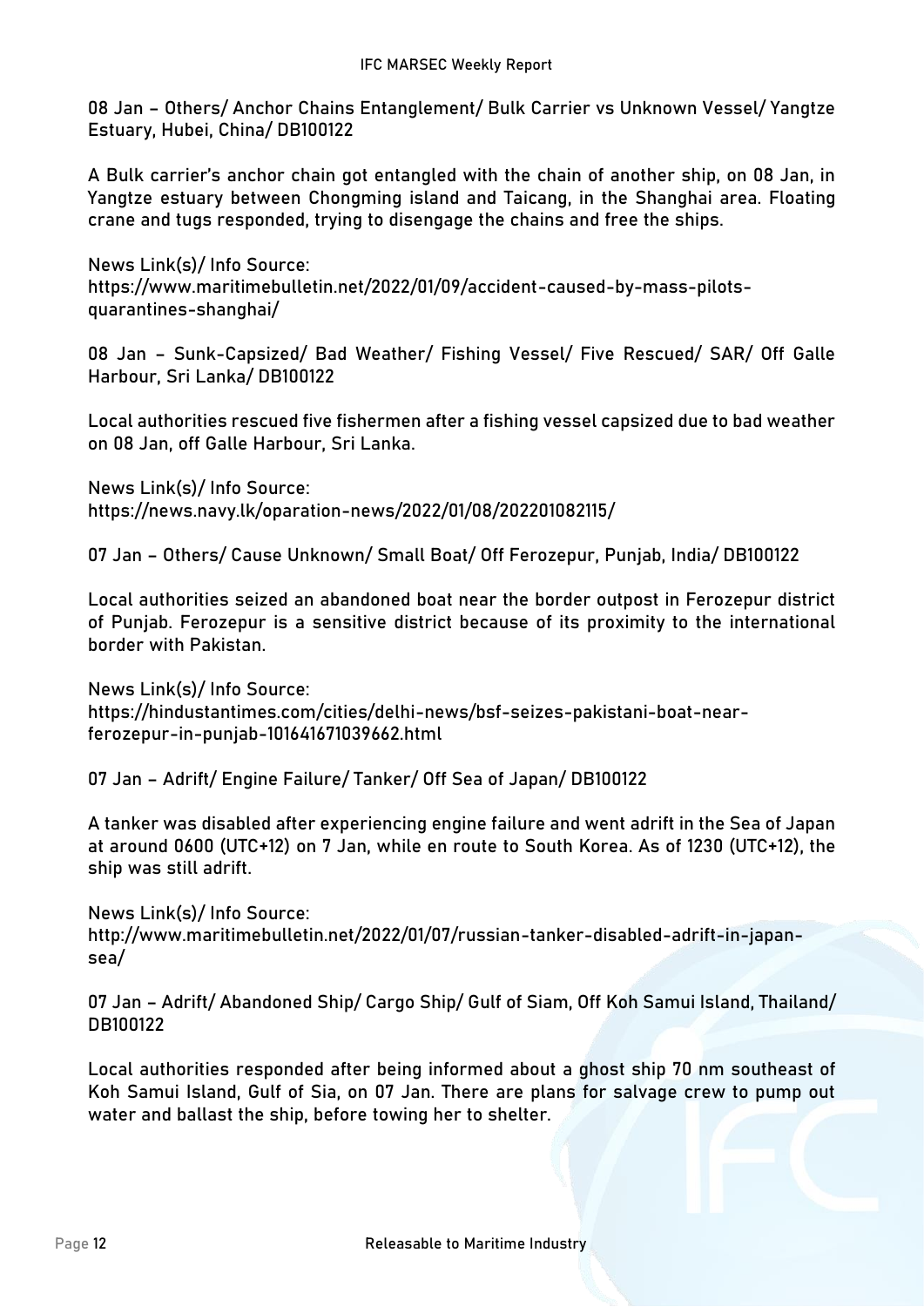**News Link(s)/ Info Source:**

https://www.maritimebulletin.net/2022/01/08/ghost-cargo-ship-drifted-into-gulf-ofsiam-no-traces-of-crew-or-owner-many-pics/ https://www.fleetmon.com/maritime-news/2022/36813/ghost-cargo-ship-drifted-gulfsiam-no-traces-crew-/

**06 Jan - Mechanical Failure/ Rope Entanglement/ Passenger Ship/ Off Semau Island, Indonesia/ DB100122**

A passenger ship suffered an engine failure on 06 Jan, en route from Semau Island to the port of Bolok Kupang. The ship's propeller got caught in the ropes of another ship. The repairs took a while. Divers removed the rope and the ferry continued the voyage to the port of Bolok.

**News Link(s)/ Info Source:** https://www.vesseltracker.com/en/Ships/Kmp.namparnos-8998851.html

**05 Jan - Sunk-Capsized/ Cause Unknown/ Fishing Vessel/ Five Rescued, One Missing/ SAR/ Off Tamil Nadu, Chennai, India/ DB100122**

Five Sri Lankan fishermen have been rescued by a cargo ship, en route from Merak to Laem Cabang, 170 nautical miles east of Chennai, Tamil Nadu, after the Beruwala-based fishing vessel capsized off the coast of the Maldives.

**News Link(s)/ Info Source:** https://www.vesseltracker.com/en/Ships/Ym-Summit-9802229.html

**Information Updates:**

**11 Jan – Fire-Explosion/ Explosion/ Engine Issues/ Small Boat/ Two Missing/ SAR/ Semporna, Sabah, Malaysia/ DB140122 (Information Update to DB130122)**

Updated that both victims who are said to be passengers allegedly fell into the sea when their boat was believed hit by a fish bomb.

**News Link(s)/ Info Source:** https://www.theborneopost.com/2022/01/12/duo-missing-after-boat-allegedly-hit-byfish-bomb/

**11 Jan – Others/ Plane Crash/ One Missing/ SAR/ Off Chiayi, Taiwan/ DB130122 (Information Update to DB120122)**

Taiwanese rescuers on Wednesday 12 Jan located the wreckage of a F-16V jet that crashed into the sea a day before, less than two months after the island launched the first squadron of its most advanced fighters.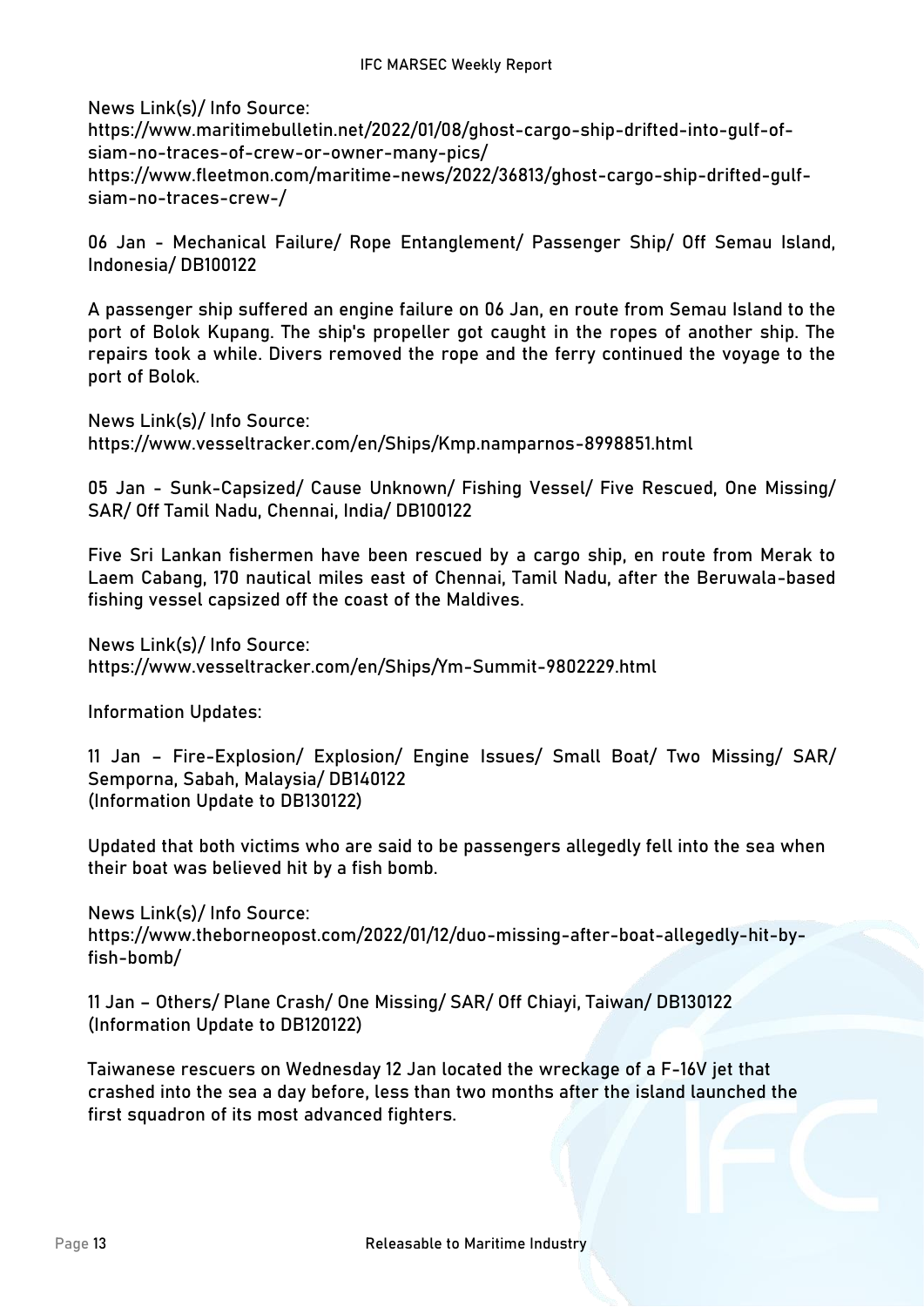**News Link(s)/ Info Source:** https://www.straitstimes.com/asia/east-asia/taiwan-grounds-f-16-fighters-assearchcontinues-for-crashed-jet https://tw.appledaily.com/politics/20220111/LGYJUFJGIBG4NCUF5R4L4XEPBA/ https://udn.com/news/story/10930/6025740

**01 Jan – Missing/ Unknown Cause/ Small Boat/ Two Dead, 12 Missing/ SAR/ Off Gizo, Solomon Islands/ DB130122 (Information Update to DB070122)**

Fourteen people are missing at sea in Solomon Islands after a boat they were travelling in failed to reach its destination.

**News Link(s)/ Info Source:** https://www.solomontimes.com/news/another-body-from-missing-boatrecovered/11452 https://www.rnz.co.nz/international/pacific-news/459135/body-found-in-searchformissing-14-in-solomons https://www.rnz.co.nz/international/pacific-news/459030/fourteen-people-aremissingat-sea-in-solomon-island

**07 Jan – Adrift/ Abandoned Ship/ Cargo Ship/ Gulf of Siam, Off Koh Samui Island, Thailand/ DB110122 (Information Update to DB100122)**

Updated that the ship sank off Sichon, Nakhon Si Thammarat, Thailand while being towed.

**News Link(s)/ Info Source:** https://www.bangkokpost.com/thailand/general/2244559/old-abandoned-ship-sinkswhile-being-towed-ashore

**03 Jan – Sunk-Capsized/ Cause Unknown/ Fishing Vessel/ One Missing, Two Rescued/ SAR/ Off V.Fuhsaru, Maldives/ DB060122 (Information Update to DB050122)**

Updated that local authorities have concluded the operation to find the missing boat captain.

**News Link(s)/ Info Source:** https://en.sun.mv/71695

**01 Jan – Missing/ Unknown Cause/ Small Boat/ One Dead, 13 Missing/ SAR/ Off Gizo, Solomon Islands/ DB100122 (Information Update to DB070122)**

Updated SAR mission have phased into a recovery mission.

**News Link(s)/ Info Source:** https://www.rnz.co.nz/international/pacific-news/459202/search-operation-in-solomonislands-moves-to-recovery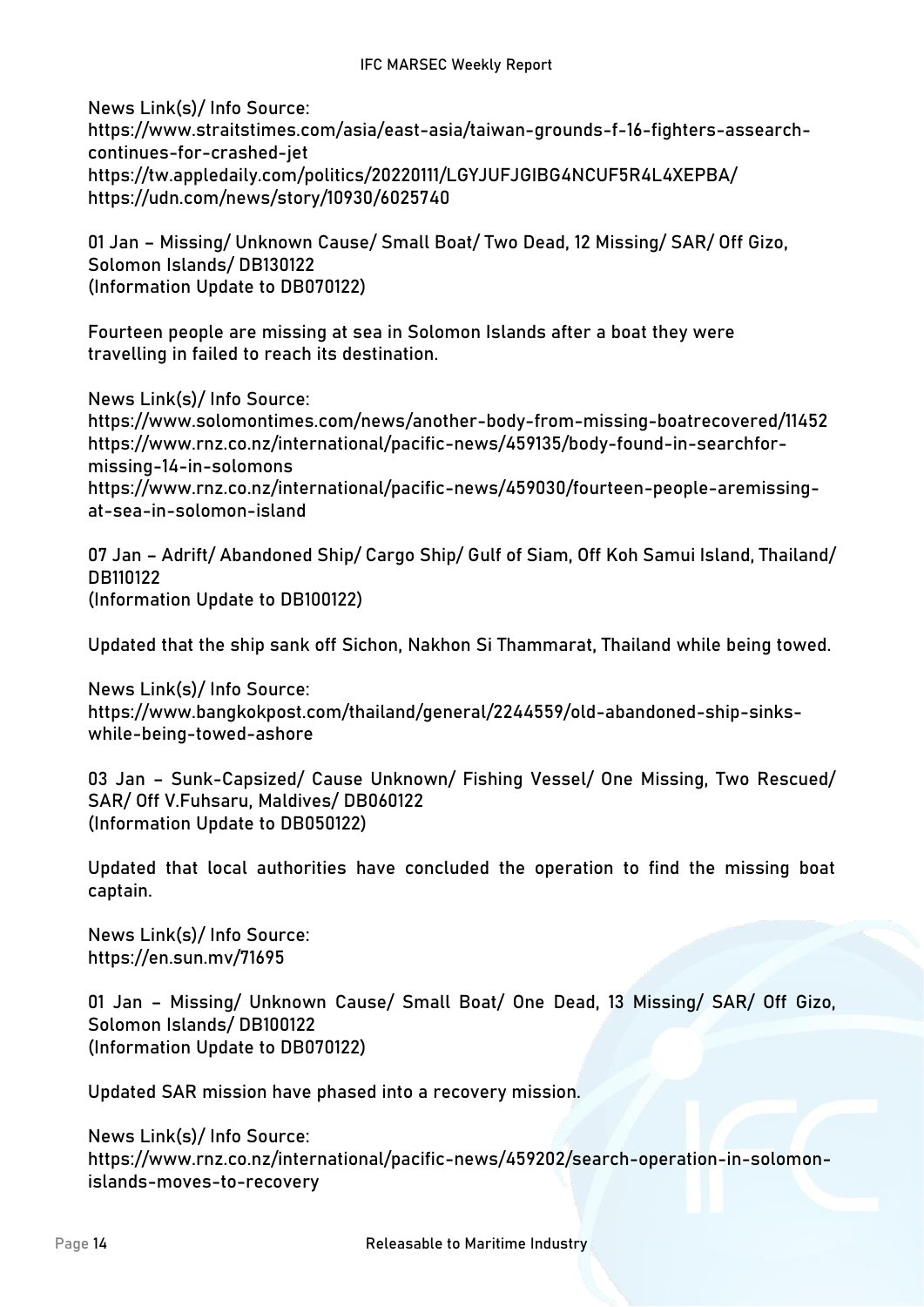**15 Dec – Sunk-Capsized/ Bad Weather/ Small Boat/ 21 Dead, 29 Rescued/ SAR/ Off Tanjung Balau, Johor, Malaysia/ DB100122 (Information Update to DB211221)**

An update of the number of illegal immigrants missing and rescued

**News Link(s)/ Info Source:** https://www.facebook.com/NTFpage/posts/42484920943118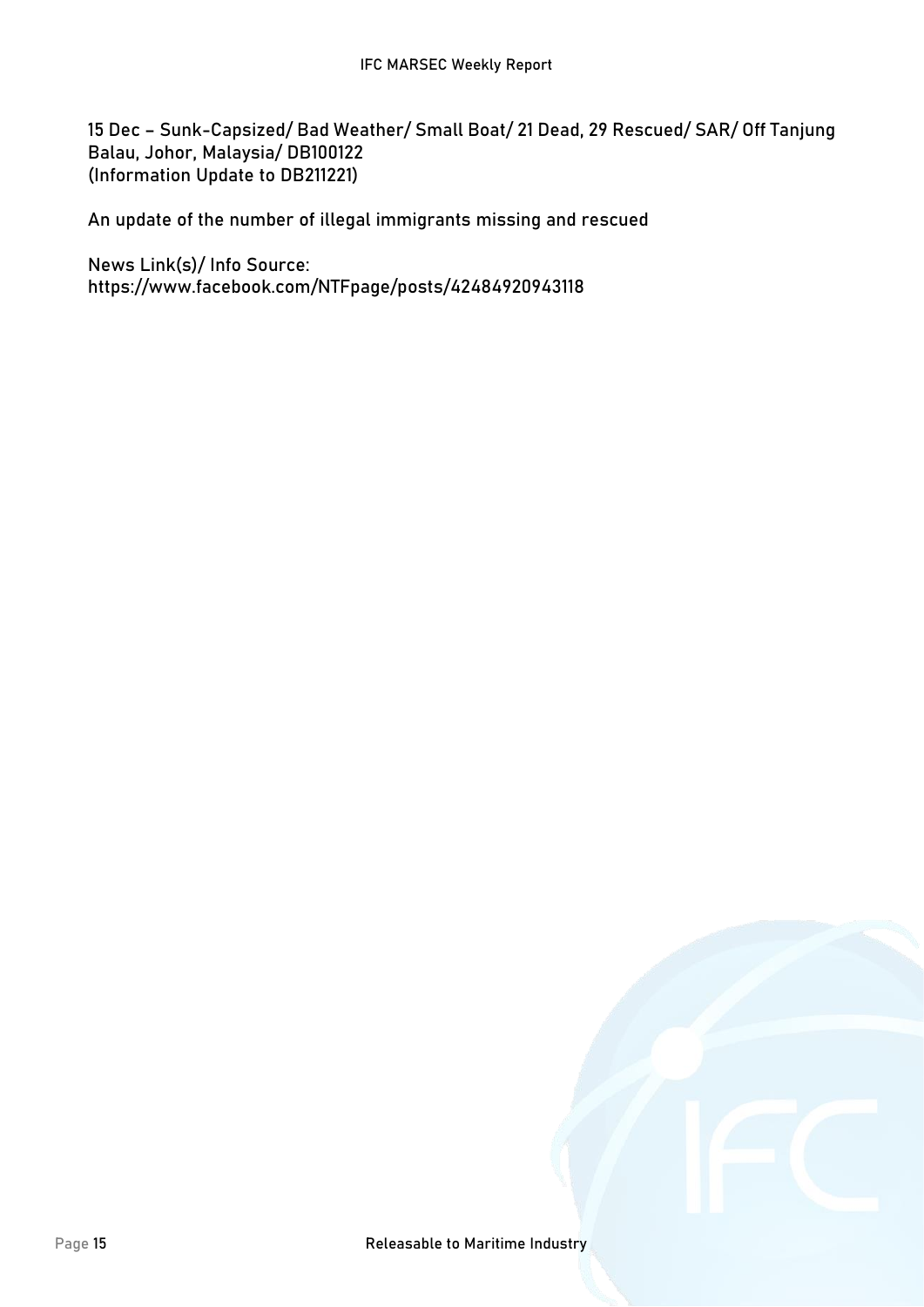## **SECTION D: ILLEGAL/ UNREGULATED/ UNREPORTED FISHING (IUUF)**

**10 Jan - Poaching/ Three Vietnamese Fishing Vessels Detained/ 32 Foreign Fishermen Arrested/ Illegal Fishing/ North Natuna Sea, Indonesia/ DB130122**

The warships of the Republic of Indonesia (KRI) Tjiptadi (TPD)-381 and KRI Tuanku Imam Bonjol (IBL)-383 captured three foreign fishing vessels with a Vietnamese flag in the North Natuna Sea.

**News Link(s)/ Info Source:** https://m.republika.co.id/berita/r5mf8q396/tiga-kapal-vietnam-curi-ikan-di-lautnatunautara https://nasional.tempo.co/read/1549117/tni-al-tangkap-3-kapal-ikan-berbenderavietnamdi-laut-natuna-utara https://en.tempo.co/read/1549201/indonesian-navy-nabs-3-vietnamese-fishingboatsover-north-natuna

**10 Jan – Local/ One Fishing Vessel Detained/ No Fishermen Arrested/ Illegal Fishing Methods/ Off Pulau Gaya, Malaysia/ DB110122**

Local authorities detained a fishing vessel for illegal fishing methods off Pulau Gaya, Malaysia on 10 Jan.

**News Link(s)/ Info Source:** https://www.thestar.com.my/news/nation/2022/01/10/authorities-on-the-hunt-forfishermen-who-used-blast-fishing-off-pulau-gaya

**09 Jan – Local/ One Fishing Vessel Detained/ Four Foreign Fishermen Arrested/ Illegal Fishing/ Off Kuala Selangor, Malaysia/ DB110122**

Local authorities detained a fishing vessel and arrested four foreign fishermen for illegal fishing off Kuala Selangor, Malaysia on 09 Jan.

**News Link(s)/ Info Source:**

https://www.facebook.com/maritimmalaysia/posts/291751329645266

**09 Jan – Local/ One Fishing Vessel Detained/ One Foreign and Four Local Fishermen Arrested/ Illegal Fishing Methods/ Off Kuala Kedah Estuary, Kedah, Malaysia/ DB110122**

Local authorities detained a fishing vessel and arrested one foreign, and four local fishermen for illegal fishing methods off Kuala Kedah Estuary, Kedah, Malaysia on 09 Jan.

**News Link(s)/ Info Source:**

https://www.thestar.com.my/news/nation/2022/01/10/mmea-detains-five-fishermen-forusing-illegal-traps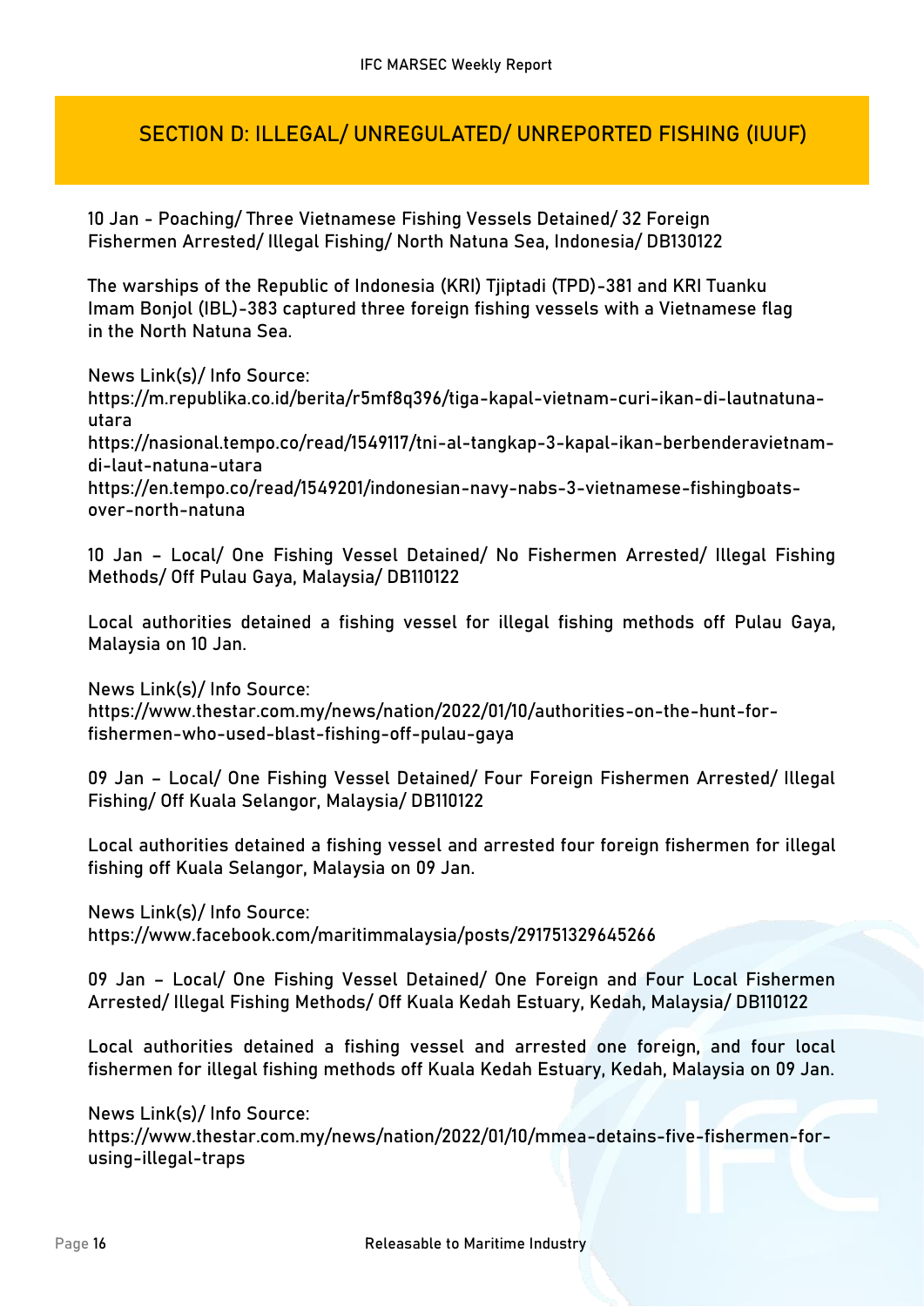**09 Jan - Poaching/ One Pakistani Fishing Vessel Detained/ 10 Foreign Fishermen Arrested/ Illegal Fishing/ Off Gujarat Coast, India/ DB100122**

Local authorities apprehended a fishing boat with 10 crew members in Indian waters in the Arabian Sea off the Gujarat coast.

**News Link(s)/ Info Source:** https://www.tribuneindia.com/news/nation/pak-boat-with-10-of-crew-seized-offgujarat-coast-359786

**06 Jan - Poaching/ Two Vietnamese Fishing Vessels Detained/ 13 Foreign Fishermen Arrested/ Illegal Fishing/ Off Tok Bali, Kelantan, Malaysia/ DB100122**

Local authorities detained 2 Vietnamese fishing boats along with 13 crew members who entered Kelantan waters. Both boats did not have a permit to fish and committed an offence.

**News Link(s)/ Info Source:** https://www.facebook.com/maritimmalaysia/posts/290172666469799 https://www.facebook.com/NTFpage/posts/424851389430963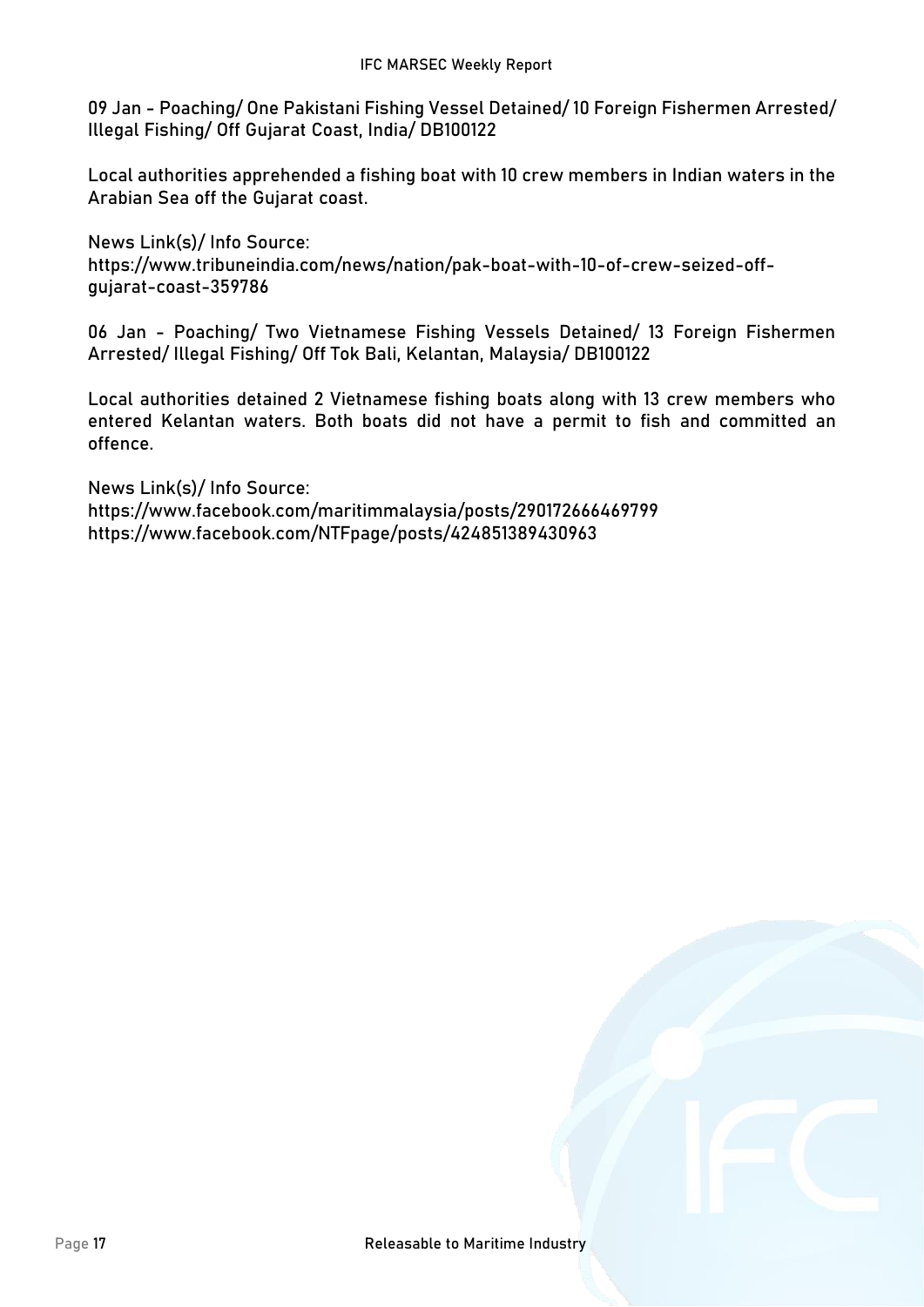## **SECTION E: CONTRABAND SMUGGLING (CS)**

**11 Jan – Others/ Air Rifles (5 rifles)/ Unknown Vessel/ From Indonesia to Malaysia/ Off Pulau Sialu, Batu Pahat, Malaysia/ DB140122**

Local authorities seized five air rifles from an unknown vessel that arrived at Pulau Sialu, Batu Pahat, Malaysia from Indonesia on 11 Jan.

**News Link(s)/ Info Source:** https://www.thestar.com.my/news/nation/2022/01/12/mmea-foils-bid-to-smuggle-fiveair-rifles https://www.facebook.com/maritimmalaysia/posts/293042379516161

**11 Jan – Domestic Products/ Alcohol (30 Cartons)/ Unknown Vessel/ Kampong Ujung, Temburong District, Brunei/ DB130122**

An attempt to smuggle 30 cartons of alcohol in the Temburong District was busted by the Royal Brunei Police Force (RBPF).

**News Link(s)/ Info Source:** https://www.thestar.com.my/aseanplus/aseanplus-news/2022/01/12/brunei-policefoilalcohol-smuggling-attempt

**10 Jan – Fuel/ Diesel (90,000 litres)/ Oil Tanker/ Off Miri River, Malaysia/ DB110122**

Local authorities seized 90,000 litres of diesel from an oil tanker off Miri River, Malaysia on 10 Jan.

**News Link(s)/ Info Source:** https://www.facebook.com/maritimmalaysia/posts/291727989647600

**28 Dec – Tobacco/ Cigarettes (7.9 million sticks)/ Container Ship/ From China to Malaysia/ Off Pasir Gudang Port, Johor, Malaysia/ DB110122**

Local authorities seized 7.9 million sticks of cigarettes from a container ship that came from China off Pasir Gudang Port, Johor, Malaysia on 28 Dec.

**News Link(s)/ Info Source:** https://www.thestar.com.my/news/nation/2022/01/09/johor-customs-seizes-overrm87mil-worth-of-illegal-ciggies-and-zam-zam-water https://www.facebook.com/JabatanKastamDirajaMalaysia/posts/232838632364607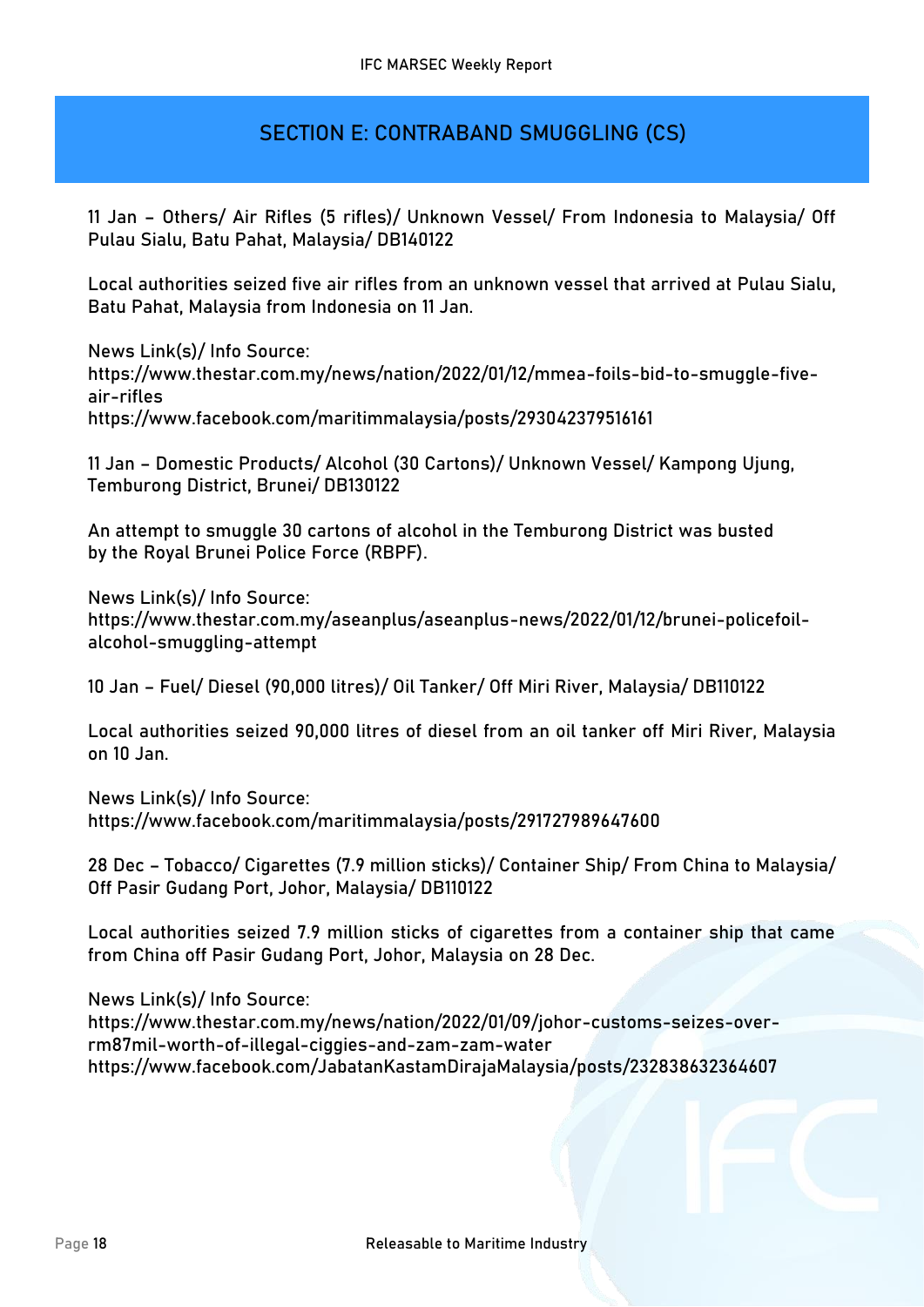**08 Jan – Wildlife/ 30 Kittens & Seven Puppies, 48 Boxes of Frozen Animal Genitals/ Speedboat/ From Hong Kong to Mainland China/ Hong Kong/ DB100122**

On 08 Jan, 37 pedigree kittens and puppies were confiscated along with frozen animal genitals in a Hong Kong anti-smuggling operation, the year's first major contraband seizure.

**News Link(s)/ Info Source:** https://www.thestar.com.my/aseanplus/aseanplus-news/2022/01/08/hong-kongauthorities-seize-dozens-of-pedigree-pets-hk41-million-worth-of-frozen-animalgenitals-in-anti-smuggling-operation

**Information Updates:**

**31 Dec – Wildlife/ Sea Turtles (32 Turtles)/ Three Fishing Vessels/ Off Bali, Indonesia/ DB110122 (Information Update to DB040122)**

Updated that the sea turtles have been released into the ocean.

**News Link(s)/ Info Source:** https://www.thejakartapost.com/indonesia/2022/01/09/bali-releases-33-sea-turtlesafter-rescue-from-poachers.html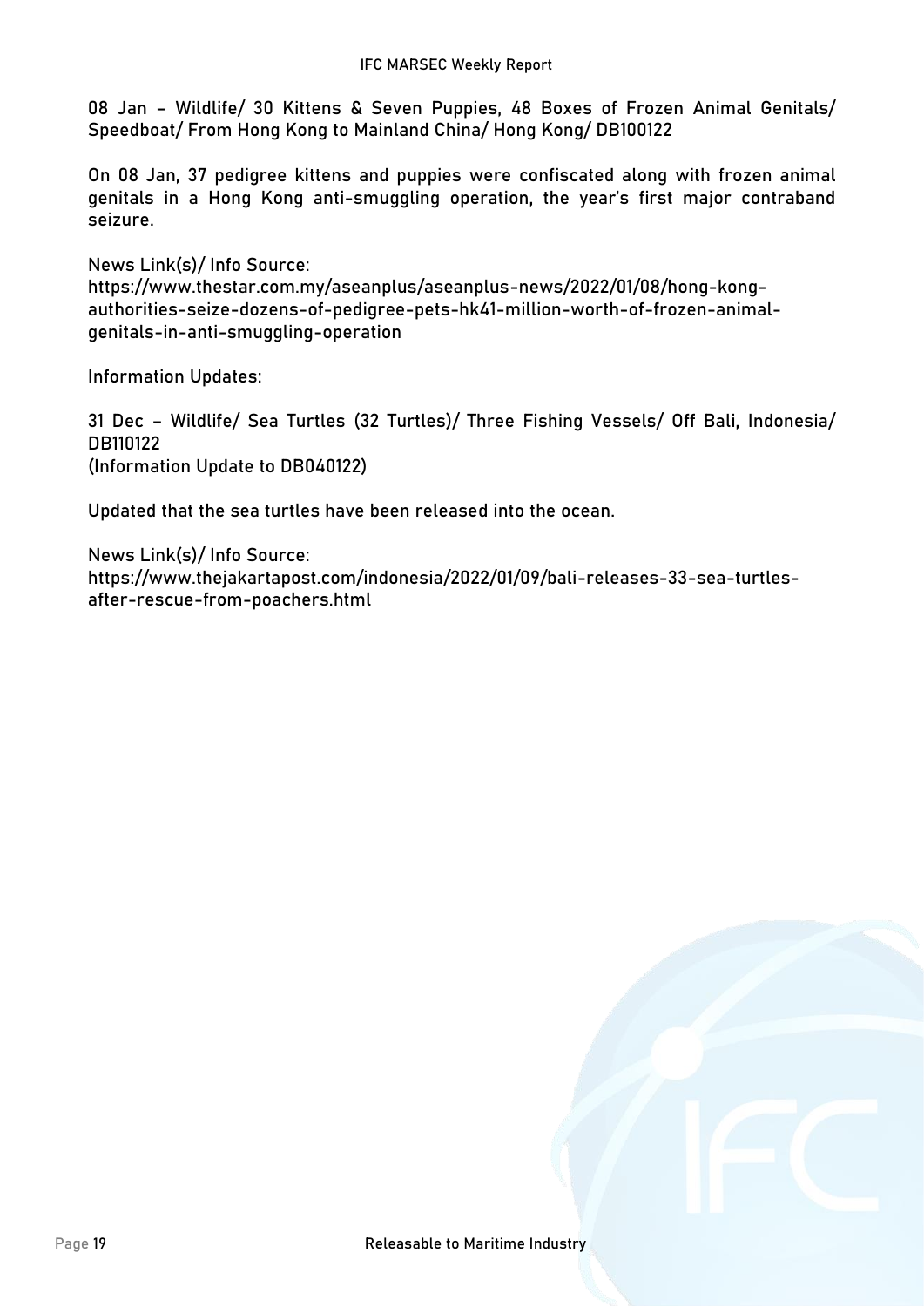## **SECTION F: IRREGULAR HUMAN MIGRATION (IHM)**

**12 Jan – Human Smuggling/ Six Myanmar Migrants Going to Thailand/ Small Boat/ Ranong, Thailand/ DB140122**

Local authorities arrested six Myanmar migrants on a small boat at Ranong, Thailand on 12 Jan.

**News Link(s)/ Info Source:** Thailand Maritime Enforcement Command Centre (THAI – MECC) 3rd Area Command

**10 Jan – Human Smuggling/ Three Indonesian Migrants going from Indonesia to Malaysia/ Titingan, Sabah, Malaysia/ DB110122**

Local authorities arrested three Indonesian Migrants at Titingan, Sabah, Malaysia on 10 Jan.

**News Link(s)/ Info Source:** https://www.facebook.com/NTFpage/posts/425526049363497

**07 Jan - Human Smuggling/ Seven Indonesian Migrants/ From Indonesia to Malaysia/ Small Boat/ Sabah, Malaysia/ DB100122**

Seven unlicensed foreign migrants who were Indonesian were smuggled into Sabah via the territorial waters and were successfully detained at a bus terminal.

**News Link(s)/ Info Source:** https://www.facebook.com/NTFpage/posts/423719316210837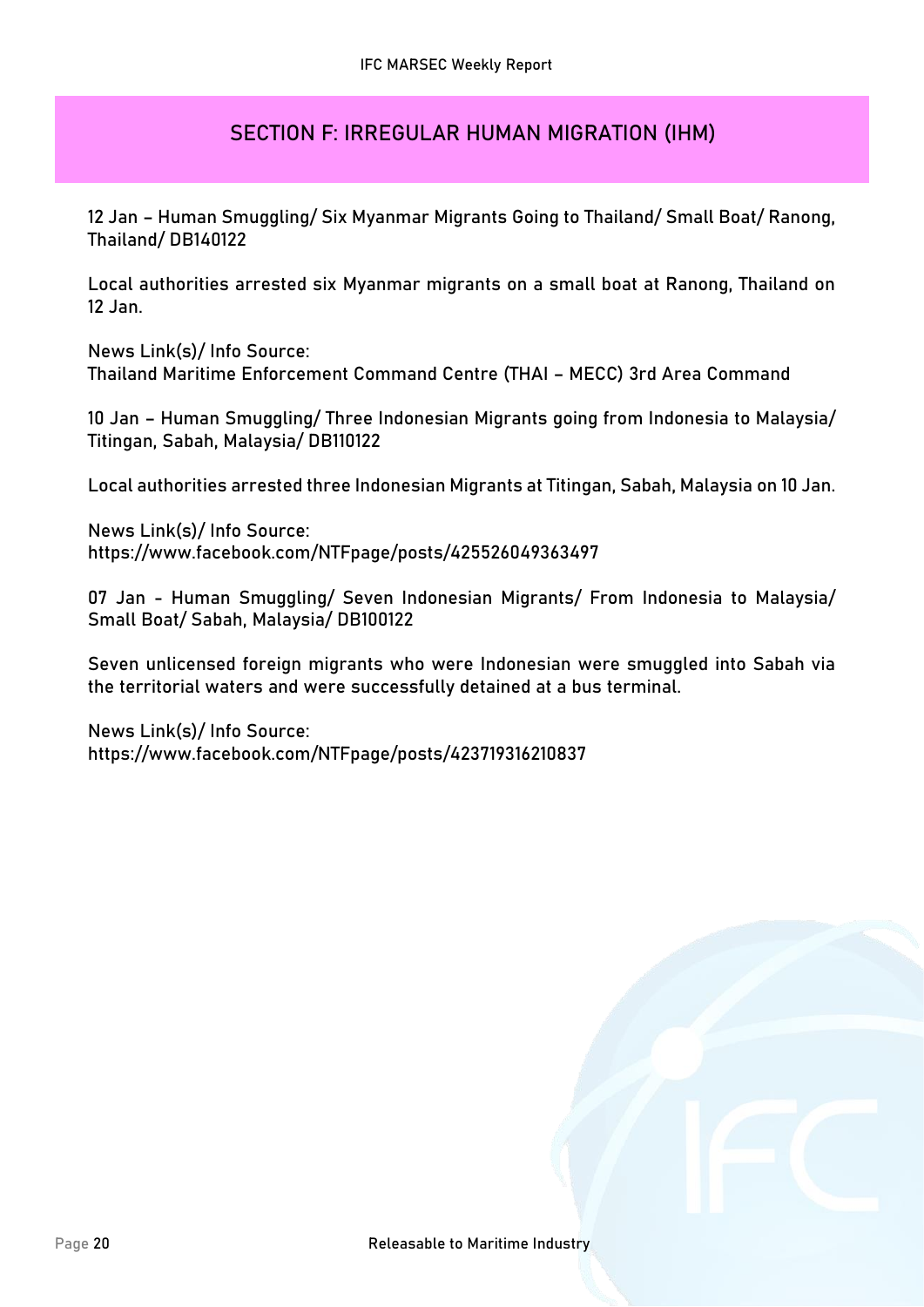## **SECTION G: ENVIRONMENTAL SECURITY (ENVSEC)**

**08 Jan – MARPOL/ Liquid/ Oil Leak/ Cargo Ship/ Oil Slicks on Surface/ Off Sichon, Nakhon Si Thammarat, Thailand/ DB110122**

Oil had leaked from a cargo ship that sank off Sichon, Nakhon Si Thammarat, Thailand on 08 Jan.

**News Link(s)/ Info Source:** https://www.bangkokpost.com/thailand/general/2244559/old-abandoned-ship-sinkswhile-being-towed-ashore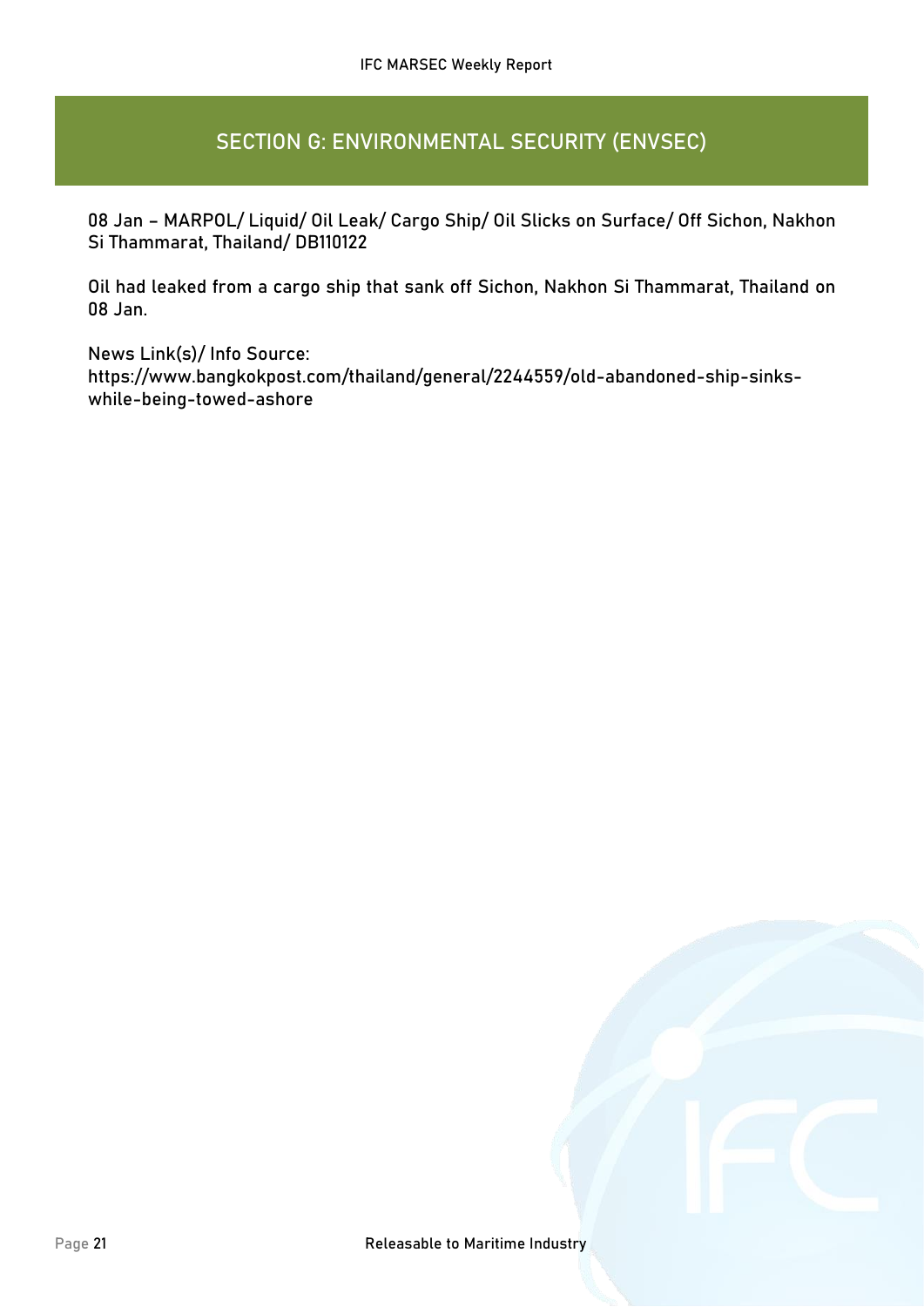# **SECTION H: CYBER SECURITY (CYBSEC)**

**NSTR**

Page 22 **Page 22 Releasable to Maritime Industry**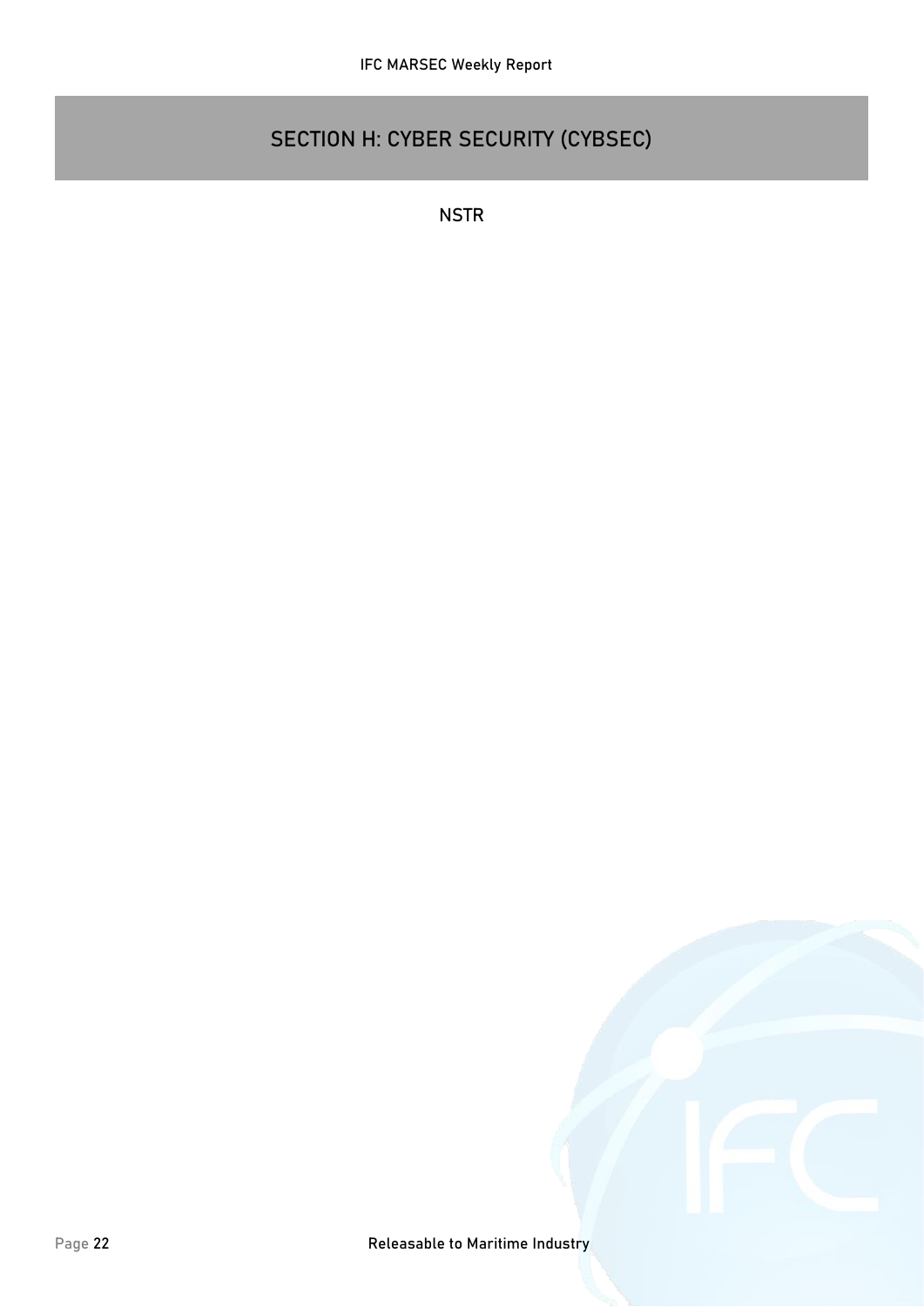# **SECTION I: OTHERS**

**NSTR**

Page 23 **Page 23 Releasable to Maritime Industry**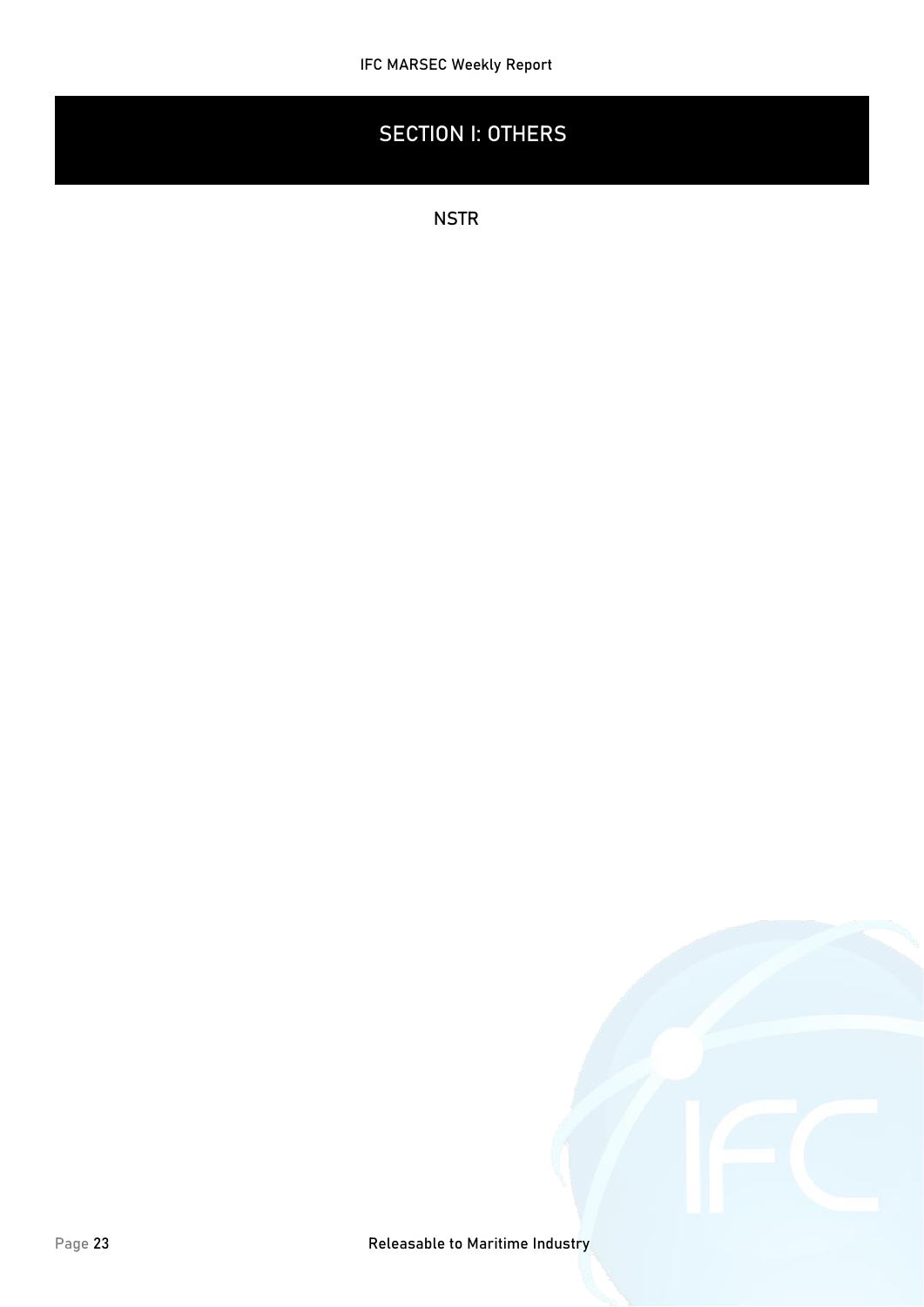## IFC RECOMMENDATIONS

The IFC advises:

- 1. All mariners to report any maritime security incidents timely to the nearest coastal state and inform the IFC at the earliest possible time.
- 2. All mariners are strongly recommended to be vigilant, in particularly when operating in IFC identified hotspots (Sulu-Celebes seas, Eastbound lane of Traffic Separation Scheme in Singapore Strait, Jakarta Port in Indonesia and South Harbor Anchorage in Philippines).
- 3. All mariners are advised to adopt Ship Protection Measures recommended in the Regional Guide to Counter Piracy and Armed Robbery Against Ships in Asia (e.g., illuminating the accommodation block and poop deck, deploying sentries and increase frequency of security rounds).
- 4. All mariners to take note on the description of the perpetrators and to take photos of the perpetrators if possible. Where available, CCTV footage capturing the incident should be provided to the coastal state authorities for follow-on investigation.
- 5. All mariners are advised to participate in IFC Voluntary Community Reporting (VCR) as depicted in MARSEC Chart Q6112 and Q6113. In case of any doubt, incident at sea, suspicious approach or unusual observed activity at sea, please contact the IFC Duty Officer:

Email: information\_fusion\_centre@defence.gov.sg

- Tel: +65 9626 8965 (Hotline) +65 6594 5728 (Office)
- Fax: +65 6594 5734

The IFC seeks your observations in the course of your normal business. The IFC would like to remind mariners to be mindful of national and international laws, company and other policy requirements and also health and safety obligations, whilst recording these observations. The reporting of such events to IFC does not absolve you of your obligations towards coastal/ port/ flag authorities.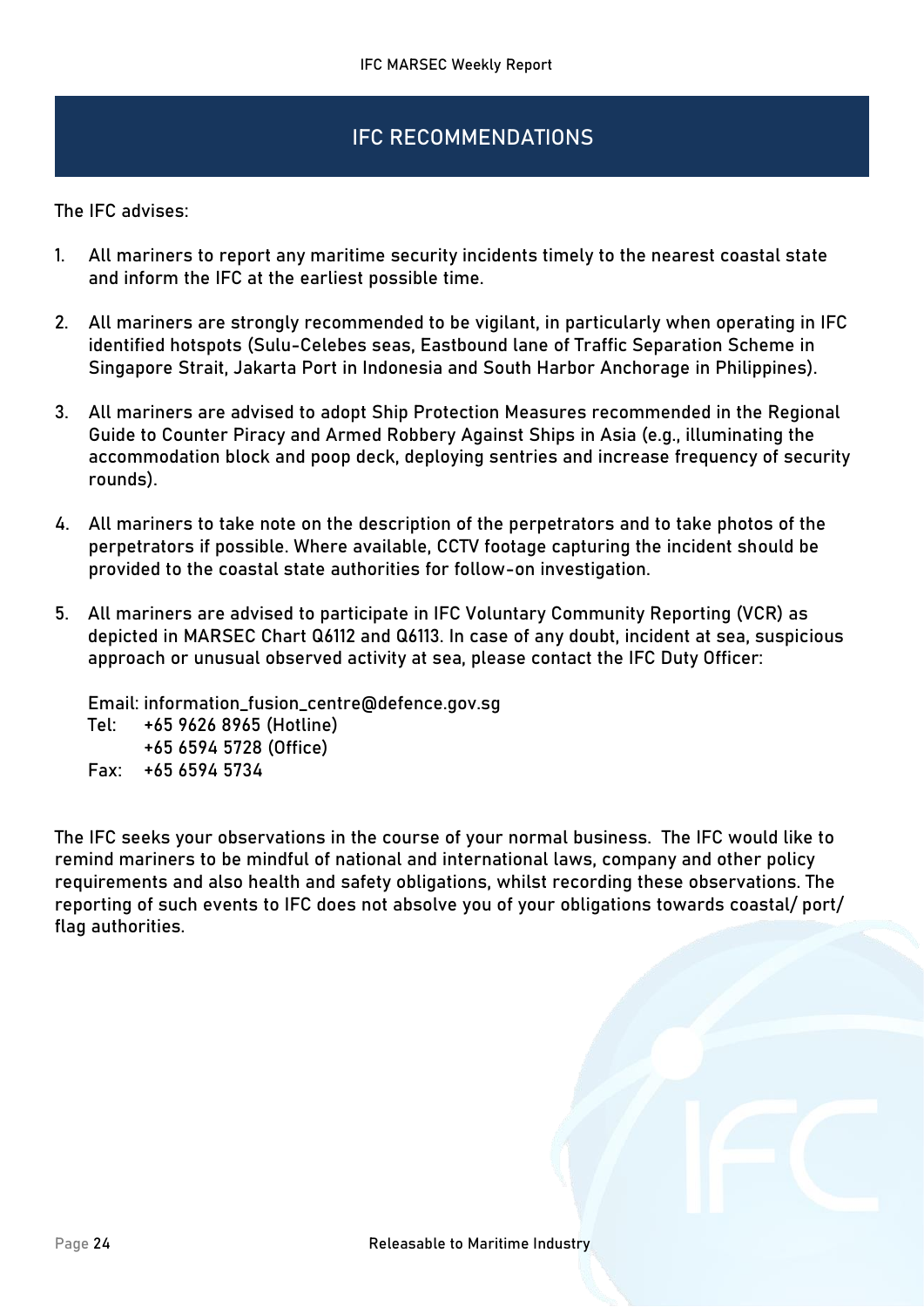# PAST IFC SPOT COMMENTARIES/ANALYST JOURNAL

### 2021

IFC Spot Commentary 01/21 - Observations of Sea Robbery and Sea Theft in Manila South Harbour Anchorage, Philippines

### 2020

Spot Commentary 2/20 - Observations of Sea Theft and Attempted Actions Incidents in Eastbound Land of Singapore Strait

Analyst Journal 2/20 - Observations of Rohingya Migrants' Movement within the IFC Area of Interest (AOI)

Analyst Journal 1/20 - Sea Robberies, Sea Thefts and Attempted Actions in the Singapore Strait and Approaches

IFC SPOT COMMENTARY 01/20 - Observations of Sea Robbery, Sea Theft and Attempted Actions Incidents in Manilla and Batangas anchorage.

### 2019

IFC Spot Commentary 3/19 – Observations of Sea Robbery, Sea Theft and Attempted Actions Incidents in Singapore Strait and Approaches

IFC Spot Commentary 2/19 - Observations of TRAPS incidents in the Southern Approaches-South China Sea (SCS) since 31 May to 26 Sep 2019

IFC Spot Commentary 1/19 – Observations of TRAPS incidents in the area off Tg Piai, Malaysia/Western Approaches-Singapore Strait since 1 January to 27 May 2019

### 2018

IFC Spot Commentary 4/18 – Observations between 5 to 8 December for incidents in the Sulu-Celebes Sea/Eastern Sabah

IFC Spot Commentary 3/18 – Kidnapping Incident of Two Crew on Fishing Vessel "DWIJAYA 1", Off Semporna.

IFC Spot Commentary 2/18 – Attempted Actions on Tug boat "EVER ALPHA", Pulau Tambisan, Malaysia.

IFC Spot Commentary 1/18 – Observations on Sea Theft and Robberies recorded in Singapore Strait and its approaches – January to December 2017.

### 2017

IFC Spot Commentary 5/17 – Abduction of 5 Local Fishermen off Poblacion coast, Pangutaran, Sulu, Philippines.

IFC Spot Commentary 4/17 – Attempted Piracy / Oil Siphoning Incident on Oil Tanker MT MGT 1, Malaysia.

IFC Spot Commentary 3/17 – Abduction of Crew from SUPER SHUTTLE TUGBOAT 1, Basilan Strait. IFC Spot Commentary 2/17 – Abduction of Crew of Giang Hai off Sibutu Passage.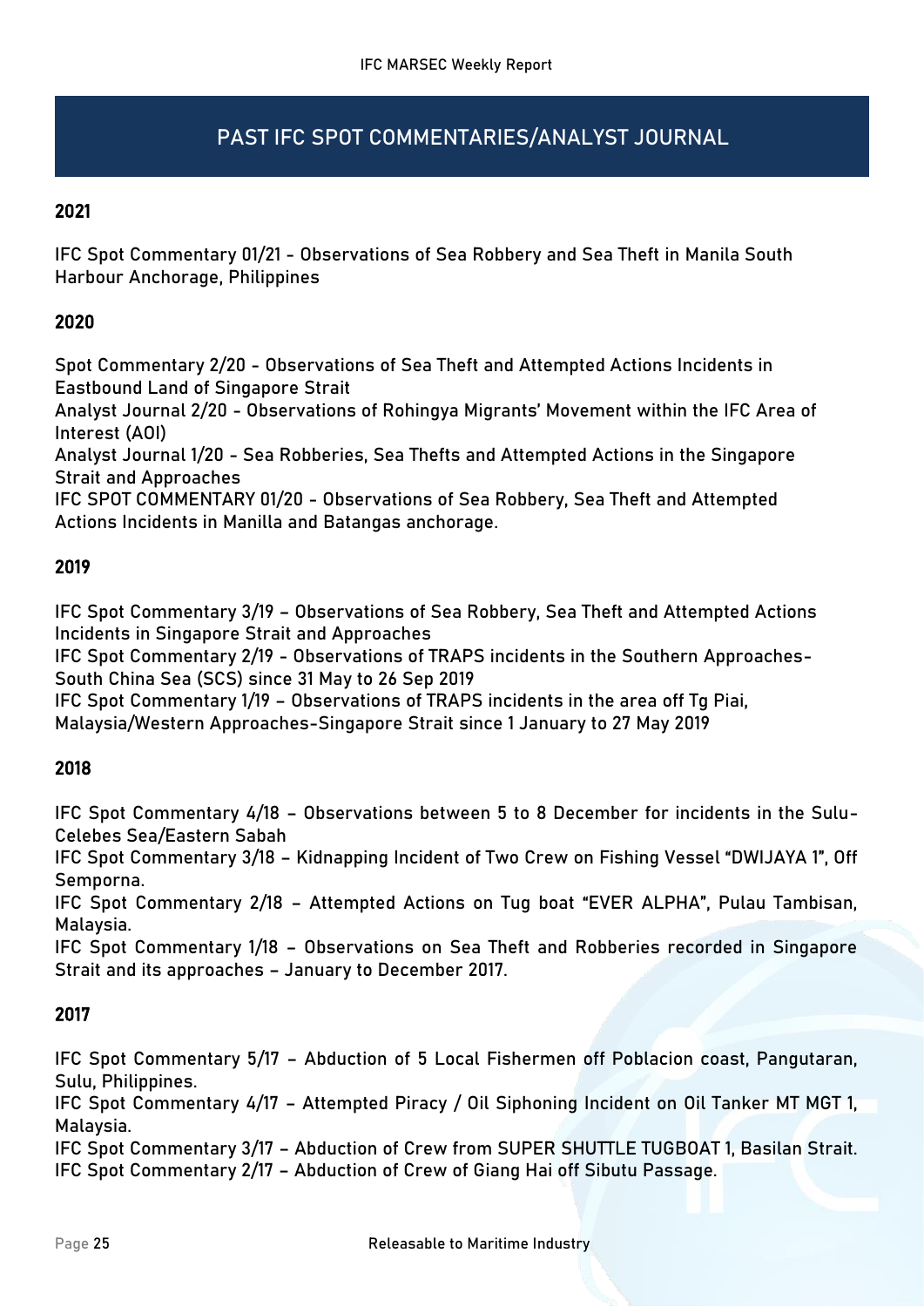IFC Spot Commentary 1/17 – Kidnapping, Harassment and Suspicious Activities in Waters off East Sabah and Southern Philippines.

#### 2016

IFC Spot Commentary 2/16 - Kidnapping, Harassment and Suspicious Activities in Waters off East Sabah and Southern Philippines.

IFC Spot Commentary 1/16 – Kidnapping at Sea by Armed Groups in Waters off East Sabah and Southern Philippines.